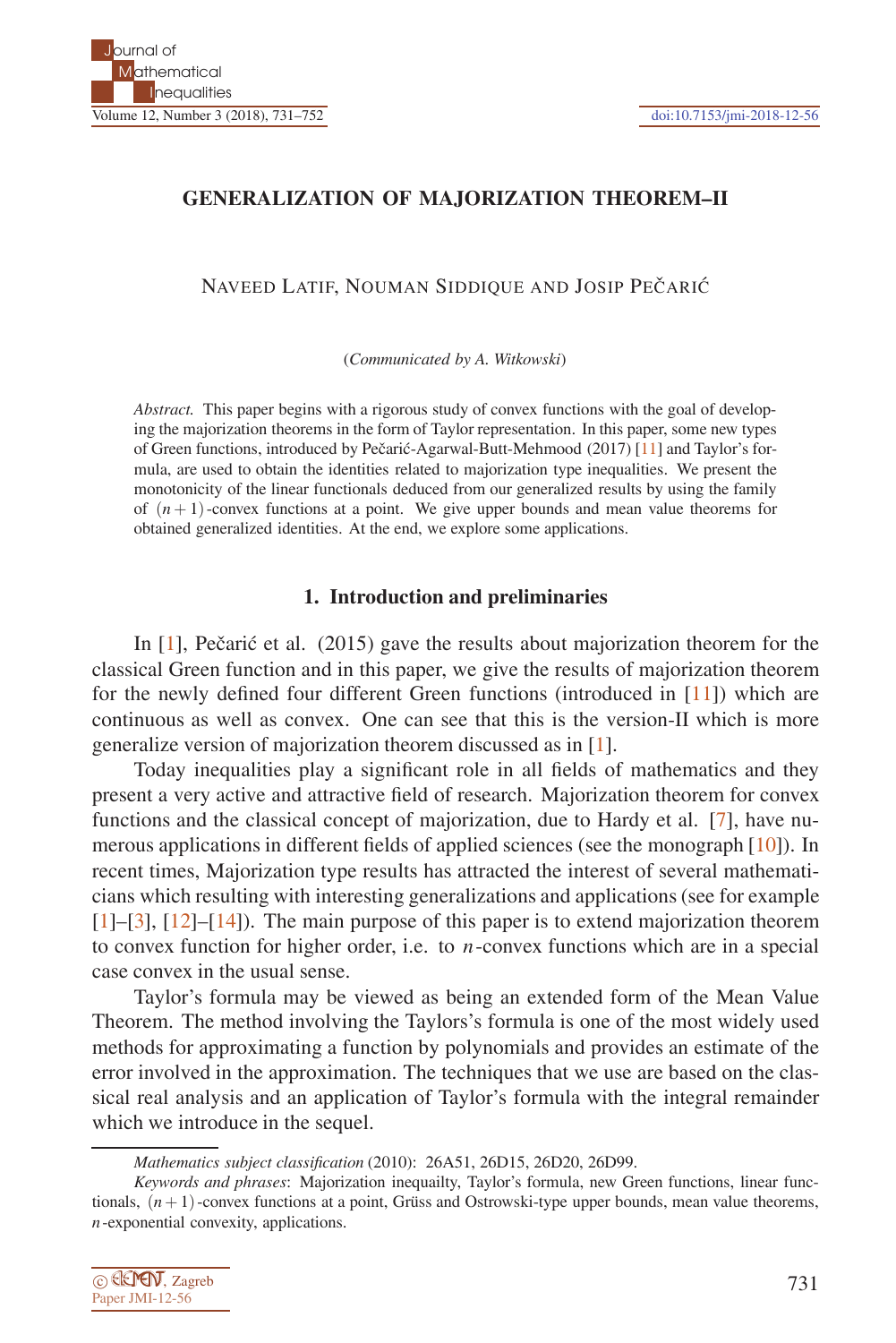THEOREM 1. ([17]) (Taylor's Formula) Let  $f : [\vartheta_1, \vartheta_2] \to \mathbb{R}$  be such that  $f^{(n-1)}$ *is absolutely continuous and n be a positive integer. Then for all*  $x \in [\vartheta_1, \vartheta_2]$ ,

$$
f(x) = P_{n-1}(f; a, x) + R_{n-1}(f; a, x),
$$
\n(1)

*is called Taylor's formula at the point*  $a \in [\vartheta_1, \vartheta_2]$ *. Here*  $P_{n-1}(f; a, x)$  *is Taylor's polynomial of degree n*−1*, which is given by*

$$
P_{n-1}(f;a,x) = \sum_{k=0}^{n-1} \frac{f^{(k)}(a)}{k!} (x-a)^k,
$$
\n(2)

*and the remainder is given by the formula*

$$
R_{n-1}(f;a,x) = \frac{(-1)^{n-1}}{(n-1)!} \int_a^x f^{(n)}(t)(t-x)^{n-1} dt = \frac{1}{(n-1)!} \int_a^x f^{(n)}(t)(x-t)^{n-1} dt.
$$
 (3)

Due to absolute continuity of  $f^{(n-1)}$  on  $[\vartheta_1, \vartheta_2]$ , its derivative  $f^{(n)}$  exists as an *L*<sup>1</sup> -function. Two other important expressions for the remainder term  $R_{n-1}(f; a, x)$  are given by:

$$
R_{n-1}(f;a,x) = \frac{f^{(n)}(t)}{(n-1)!}(x-t)^{n-1}(x-a),
$$
\n(4)

which is the Cauchy form of the remainder and

$$
R_{n-1}(f;a,x) = \frac{f^{(n)}(t)}{n!}(x-a)^n,
$$
\n(5)

is the Lagrange form of the remainder.

**Majorization.** For fixed  $l \ge 2$ , let  $\mathbf{x} = (x_1, \ldots, x_l)$ ,  $\mathbf{y} = (y_1, \ldots, y_l)$  be non-increasing sequences of real numbers. Then [15, p. 319] we say that **y** is majorized by **x** or **x** majorizes **y**, in symbol,  $\mathbf{x} \succ \mathbf{y}$ , if we have

$$
\sum_{i=1}^{j} y_i \leqslant \sum_{i=1}^{j} x_i,\tag{6}
$$

for  $j = 1, 2, ..., l - 1$  and

$$
\sum_{i=1}^{l} x_i = \sum_{i=1}^{l} y_i.
$$
 (7)

The following theorem is the Classical Majorization Theorem given in the monograph by Marshall-Olkin-Arnold [10, p. 11] (see also [15, p. 320]):

THEOREM 2. (Classical Majorization Theorem) Let  $\mathbf{x} = (x_1, \ldots, x_l)$ ,  $\mathbf{y} = (y_1, \ldots, y_l)$ *be two non-increasing real l-tuples such that*  $x_i$ *,*  $y_i \in [\vartheta_1, \vartheta_2] \subset \mathbb{R}$  *for*  $i = 1, ..., l$ *. Then* **x** *majorizes* **y** *if and only if for every continuous convex function*  $f : [\vartheta_1, \vartheta_2] \to \mathbb{R}$ , *the following inequality holds*

$$
\sum_{i=1}^{l} f(y_i) \leq \sum_{i=1}^{l} f(x_i).
$$
 (8)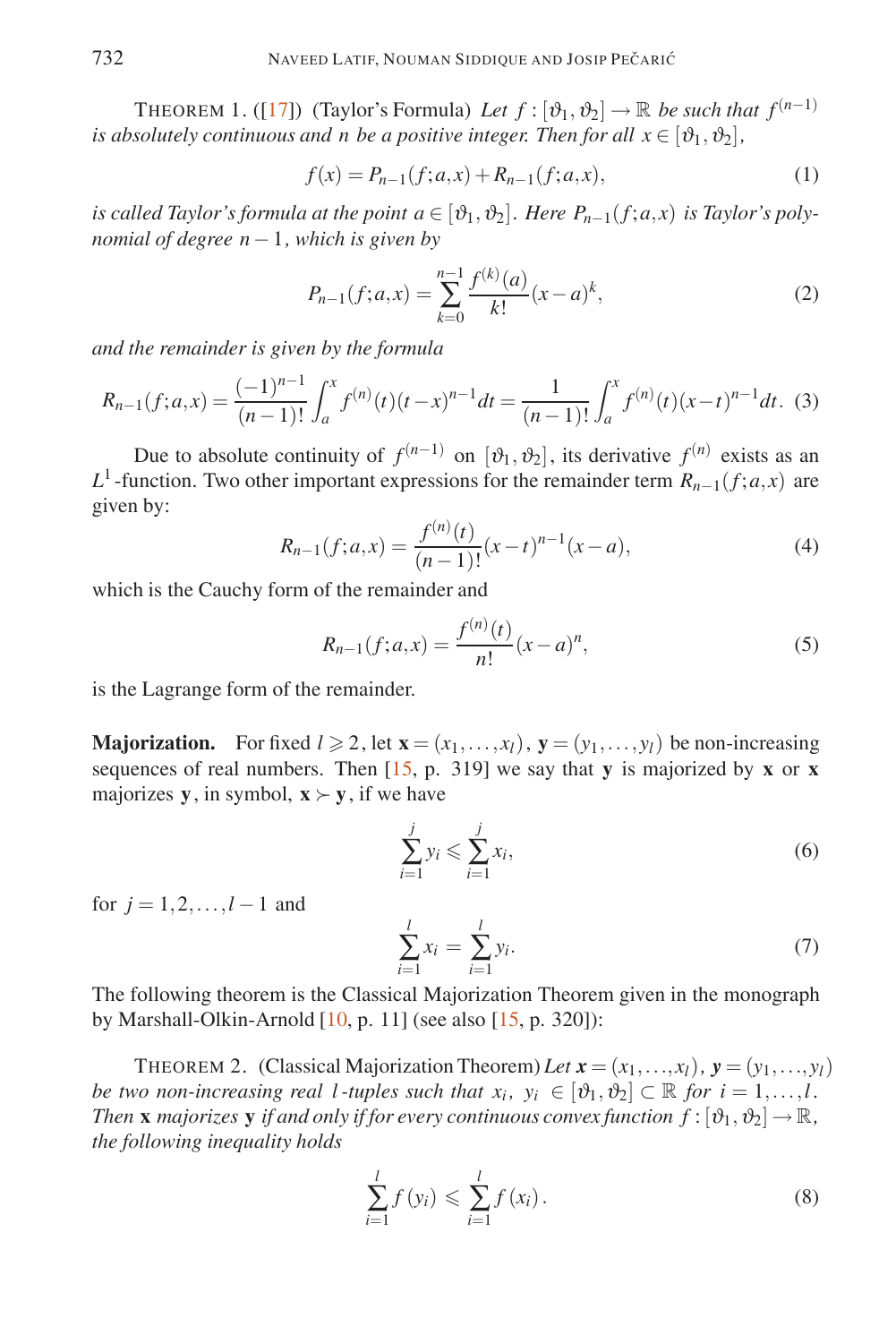The following theorem is a generalization of Theorem 2 known as Weighted Majorization Theorem and is proved by Fuchs in  $[6]$  (see also  $[15, p. 323]$ ):

THEOREM 3. (Weighted Majorization Theorem) Let  $\mathbf{x} = (x_1, \ldots, x_l)$ ,  $\mathbf{y} = (y_1, \ldots, y_l)$ *be two non-increasing real l-tuples such that*  $x_i$ *,*  $y_i \in [\vartheta_1, \vartheta_2]$  *for*  $i = 1, \ldots, l$ *. Let*  $\mathbf{p} = (p_1, \ldots, p_l)$  *be a real l-tuple such that* 

$$
\sum_{i=1}^{j} p_i y_i \leqslant \sum_{i=1}^{j} p_i x_i,
$$
\n<sup>(9)</sup>

*for*  $i = 1, 2, ..., l - 1$  *and* 

$$
\sum_{i=1}^{l} p_i y_i = \sum_{i=1}^{l} p_i x_i.
$$
 (10)

*Then for every continuous convex function*  $f : [\vartheta_1, \vartheta_2] \to \mathbb{R}$ , we have the following *inequality*

$$
\sum_{i=1}^{l} p_i f(y_i) \leq \sum_{i=1}^{l} p_i f(x_i).
$$
 (11)

REMARK 1. If the assumptions of the Theorem 3 are satisfied, then

$$
\mathbb{M}(\mathbf{x}, \mathbf{y}, \mathbf{p}, f(.)) := \sum_{i=1}^{l} p_i f(x_i) - \sum_{i=1}^{l} p_i f(y_i) \geqslant 0,
$$
\n(12)

for *f* be continuous and convex function. Also  $\mathbb{M}(\mathbf{x}, \mathbf{y}, \mathbf{p}, f(.) = 0$  when  $f(x) =$ constant or  $f(x)$  is a linear function.

This paper arrange in this manner: in Section 2, we present some technical lemmas. In Section 3, we give several generalized majorization type identities via using Taylor's formula and newly defined Green functions. In Section 4, we present the monotonicity of the linear functionals deduced from our generalized results by using the family of  $(n+1)$ -convex functions at a point. In Section 5, we give upper bounds like Grüss and Ostrowski-type inequalities for obtained generalized identities. In Section 6, we present the Cauchy mean value theorems and *n*-exponential convexity for positive linear functionals deduced from our results. At the end in Section 7, we give some applications for Ostrowski-type upper bounds.

### **2. Some technical lemmas**

In this section we present two technical lemmas, first lemma gives us identities which will be very useful for us to obtain main results and the second one gives the equivalent statements of majorization inequality between continuous convex functions and newly defined Green functions.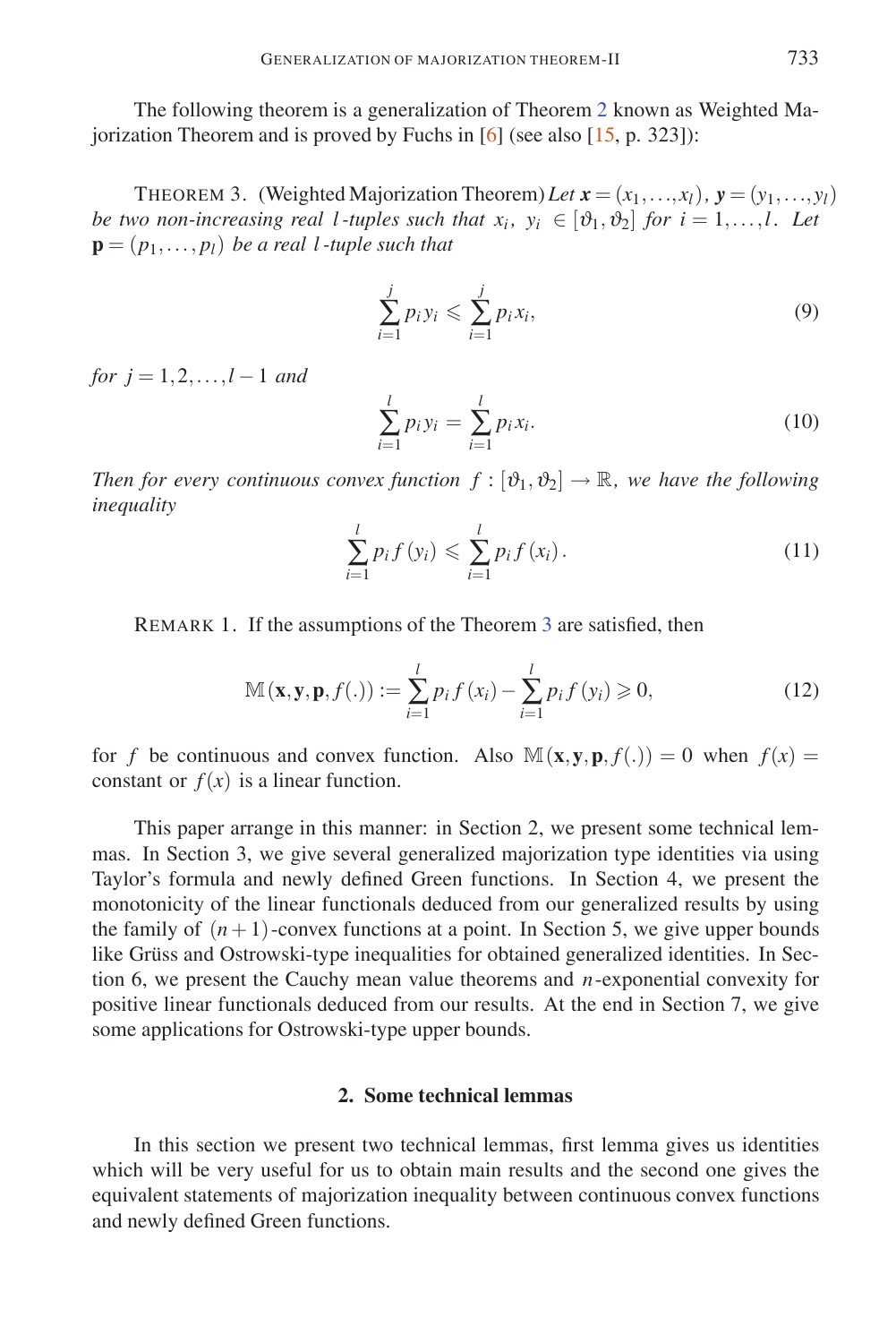Let  $[\vartheta_1, \vartheta_2] \subset \mathbb{R}$  and  $d = 1, 2, 3, 4$ . Recently (2017), Pečarić *et al.* introduce some new types of Green functions,  $G_d : [\vartheta_1, \vartheta_2] \times [\vartheta_1, \vartheta_2] \to \mathbb{R}$ , which are defined as follows:

$$
G_1(u,v) = \begin{cases} (\vartheta_1 - v), & \vartheta_1 \le v \le u, \\ (\vartheta_1 - u), & u \le v \le \vartheta_2. \end{cases}
$$
 (13)

$$
G_2(u,v) = \begin{cases} (u - \vartheta_2), & \vartheta_1 \le v \le u, \\ (v - \vartheta_2), & u \le v \le \vartheta_2. \end{cases}
$$
 (14)

$$
G_3(u,v) = \begin{cases} (u - \vartheta_1), & \vartheta_1 \le v \le u, \\ (v - \vartheta_1), & u \le v \le \vartheta_2. \end{cases}
$$
 (15)

$$
G_4(u,v) = \begin{cases} (\vartheta_2 - v), & \vartheta_1 \le v \le u, \\ (\vartheta_2 - u), & u \le v \le \vartheta_2. \end{cases}
$$
 (16)

LEMMA 1. Let  $f : [\vartheta_1, \vartheta_2] \to \mathbb{R}$  *such that*  $f \in C^2([\vartheta_1, \vartheta_2])$  *and*  $G_d$  ( $d = 1, 2, 3, 4$ ) *be Green functions as defined in* (13)*,* (14)*,* (15) *and* (16)*. Then we have the following identities.*

$$
f(u) = f(\vartheta_1) + (u - \vartheta_1) f'(\vartheta_2) + \int_{\vartheta_1}^{\vartheta_2} G_1(u, v) f''(v) dv,
$$
 (17)

$$
f(u) = f(\vartheta_2) + (u - \vartheta_2) f'(\vartheta_1) + \int_{\vartheta_1}^{\vartheta_2} G_2(u, v) f''(v) dv,
$$
 (18)

$$
f(u) = f(\vartheta_2) - (\vartheta_2 - \vartheta_1) f'(\vartheta_2) + (u - \vartheta_1) f'(\vartheta_1) + \int_{\vartheta_1}^{\vartheta_2} G_3(u, v) f''(v) dv,
$$
 (19)

$$
f(u) = f(\vartheta_1) + (\vartheta_2 - \vartheta_1) f'(\vartheta_1) - (\vartheta_2 - u) f'(\vartheta_2) + \int_{\vartheta_1}^{\vartheta_2} G_4(u, v) f''(v) dv.
$$
 (20)

LEMMA 2. Let  $f : [\vartheta_1, \vartheta_2] \to \mathbb{R}$  be a continuous convex function on the interval  $[\vartheta_1, \vartheta_2]$  *and*  $\mathbf{x} = (x_1, \ldots, x_l)$ ,  $\mathbf{y} = (y_1, \ldots, y_l)$  *and*  $\mathbf{p} = (p_1, \ldots, p_l)$  *be l-tuples such that*  $x_i, y_i \in [\vartheta_1, \vartheta_2]$  *and*  $p_i \in \mathbb{R}$  *for*  $i = 1, 2, \ldots, l$ *, which satisfy the condition* 

$$
\sum_{i=1}^{l} p_i y_i = \sum_{i=1}^{l} p_i x_i.
$$
 (21)

*If we define*  $G_d$  ( $d = 1, 2, 3, 4$ ) *as in* (13)*,* (14)*,* (15) *and* (16)*, then we have following equivalent statements.*

*(i) For every continuous convex function*  $f : [\vartheta_1, \vartheta_2] \to \mathbb{R}$ *, we have* 

$$
\sum_{i=1}^{l} p_i f(y_i) \leq \sum_{i=1}^{l} p_i f(x_i).
$$
 (22)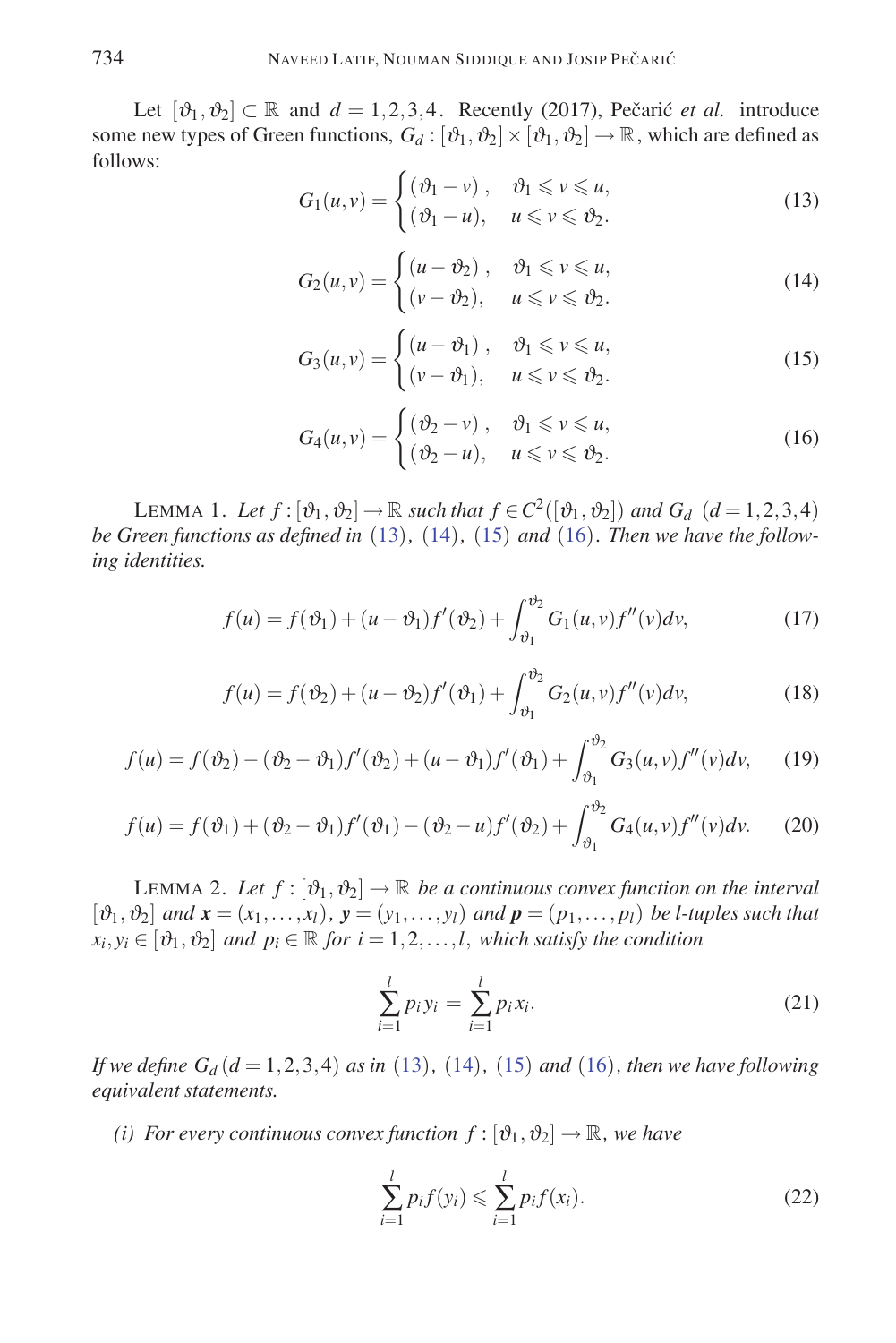*(ii)* For all  $v \in [\vartheta_1, \vartheta_2]$ , we have

$$
\sum_{i=1}^{l} p_i G_d(y_i, v) \leq \sum_{i=1}^{l} p_i G_d(x_i, v).
$$
 (23)

*Moreover, if we change the sign of inequality in both inequalities* (22) *and* (23)*, then the above result still holds.*

*Proof.* The scheme of proof is similar for each  $d = 1,2,3,4$ , therefore we will only give the proof for  $d = 4$ .

 $(i) \Rightarrow (ii)$ : Let statement (*i*) holds. As the function  $G_4 : [\vartheta_1, \vartheta_2] \times [\vartheta_1, \vartheta_2] \rightarrow \mathbb{R}$ is convex and continuous, so it will satisfy the condition (22), i.e.,

$$
\sum_{i=1}^{l} p_i G_4(y_i, v) \leq \sum_{i=1}^{l} p_i G_4(x_i, v).
$$
 (24)

 $(ii) \Rightarrow (i):$  Let  $f : [\vartheta_1, \vartheta_2] \rightarrow \mathbb{R}$  be a convex function such that  $f \in C^2([\vartheta_1, \vartheta_2])$ . Further, assume that the statement (*ii*) holds. Then by Lemma 1, we have

$$
f(x_i) = f(\vartheta_1) + (\vartheta_2 - \vartheta_1) f'(\vartheta_1) - (\vartheta_2 - x_i) f'(\vartheta_2) + \int_{\vartheta_1}^{\vartheta_2} G_4(x_i, v) f''(v) dv,
$$
 (25)

$$
f(y_i) = f(\vartheta_1) + (\vartheta_2 - \vartheta_1) f'(\vartheta_1) - (\vartheta_2 - y_i) f'(\vartheta_2) + \int_{\vartheta_1}^{\vartheta_2} G_4(y_i, v) f''(v) dv.
$$
 (26)

From  $(25)$  and  $(26)$ , we get

$$
\sum_{i=1}^{l} p_i f(x_i) - \sum_{i=1}^{l} p_i f(y_i) = -\sum_{i=1}^{l} p_i (\vartheta_2 - x_i) f'(\vartheta_2) + \sum_{i=1}^{l} p_i (\vartheta_2 - y_i) f'(\vartheta_2)
$$

$$
+ \int_{\vartheta_1}^{\vartheta_2} \left[ \sum_{i=1}^{l} p_i G_4(x_i, v) - \sum_{i=1}^{l} p_i G_4(y_i, v) \right] f''(v) dv. \quad (27)
$$

Using  $(21)$ , we have

$$
\sum_{i=1}^{l} p_i f(x_i) - \sum_{i=1}^{l} p_i f(y_i) = \int_{\vartheta_1}^{\vartheta_2} \left[ \sum_{i=1}^{l} p_i G_4(x_i, v) - \sum_{i=1}^{l} p_i G_4(y_i, v) \right] f''(v) dv.
$$
 (28)

As *f* is convex function, therefore  $f''(v) \ge 0$  for all  $v \in [\vartheta_1, \vartheta_2]$ . Hence using (23) in (28), we get (22).

Note that the condition for the existence of second derivative of  $f$  is not necessary  $([15, p. 172])$ . As it is possible to approximate uniformly a continuous convex function by convex polynomials, so we can directly eliminate this differentiablity condition.  $\Box$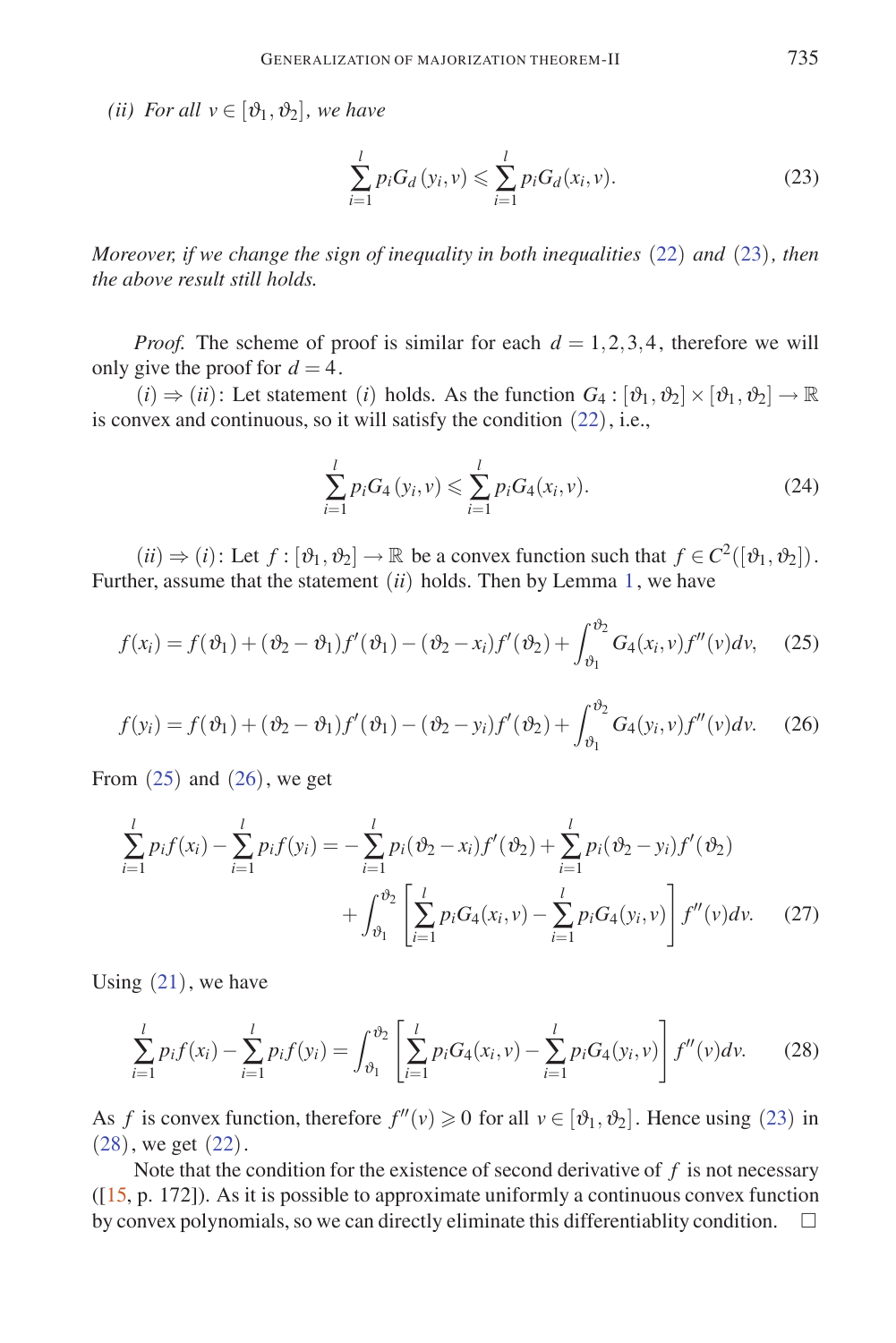## **3. Majorized identities via Taylor's formula**

We start this section with generalization of majorization theorem in the sense of Taylor representation which seem interesting and useful:

THEOREM 4. Let  $f : [\vartheta_1, \vartheta_2] \to \mathbb{R}$  be such that  $f^{(n-1)}$  is absolutely continuous *for some*  $n \geq 3$  *and let*  $\mathbf{x} = (x_1, \ldots, x_l)$ ,  $\mathbf{y} = (y_1, \ldots, y_l)$  *and*  $\mathbf{p} = (p_1, \ldots, p_l)$  *be l-tuples such that*  $x_i, y_i \in [\vartheta_1, \vartheta_2]$  *and*  $p_i \in \mathbb{R}$  *for*  $i = 1, 2, \ldots, l$ *. If we define*  $G_d$  $(d = 1, 2, 3, 4)$ *as in* (13)*,* (14)*,* (15) *and* (16)*, then*

$$
\mathbb{M}(\mathbf{x}, \mathbf{y}, \mathbf{p}, f(.))
$$
\n
$$
= f'(\xi_d) \sum_{i=1}^l p_i(x_i - y_i) + \sum_{k=0}^{n-3} \frac{f^{(k+2)}(\vartheta_1)}{k!} \int_{\vartheta_1}^{\vartheta_2} \mathbb{M}(\mathbf{x}, \mathbf{y}, \mathbf{p}, G_d(., v)) (v - \vartheta_1)^k dv
$$
\n
$$
+ \frac{1}{(n-3)!} \int_{\vartheta_1}^{\vartheta_2} \left( \int_u^{\vartheta_2} \mathbb{M}(\mathbf{x}, \mathbf{y}, \mathbf{p}, G_d(., v)) (v - u)^{n-3} dv \right) f^{(n)}(u) du,
$$
\n(29)

*and*

$$
\mathbb{M}(\mathbf{x}, \mathbf{y}, \mathbf{p}, f(.))
$$
\n
$$
= f'(\xi_d) \sum_{i=1}^l p_i(x_i - y_i) + \sum_{k=0}^{n-3} \frac{(-1)^k f^{(k+2)}(\vartheta_2)}{k!} \int_{\vartheta_1}^{\vartheta_2} \mathbb{M}(\mathbf{x}, \mathbf{y}, \mathbf{p}, G_d(., v)) (\vartheta_2 - v)^k dv
$$
\n
$$
- \frac{1}{(n-3)!} \int_{\vartheta_1}^{\vartheta_2} \left( \int_{\vartheta_1}^u \mathbb{M}(\mathbf{x}, \mathbf{y}, \mathbf{p}, G_d(., v)) (v - u)^{n-3} dv \right) f^{(n)}(u) du,
$$
\n(30)

*where*  $\xi_1, \xi_4 = \vartheta_2, \xi_2, \xi_3 = \vartheta_1$  *and*  $G_d$  (*d* = 1*,*2*,*3*,4*)*.* 

*Proof.* The scheme of proof is similar for each  $d = 1,2,3,4$ , therefore we will only give the proof for  $d = 4$ . From (27), we have

$$
\mathbb{M}(\mathbf{x}, \mathbf{y}, \mathbf{p}, f(.)) = \sum_{i=1}^{l} p_i(x_i - y_i) f'(\vartheta_2) + \int_{\vartheta_1}^{\vartheta_2} \mathbb{M}(\mathbf{x}, \mathbf{y}, \mathbf{p}, G_4(., v)) f''(v) dv.
$$
 (31)

Now using Taylor's formula (1) for the function  $f''$  at point  $\vartheta_1$  and replacing *n* by  $n-2$  ( $n \ge 3$ ), we have

$$
f''(v) = \sum_{k=0}^{n-3} \frac{f^{(k+2)}(\vartheta_1)}{k!} (v - \vartheta_1)^k + \frac{1}{(n-3)!} \int_{\vartheta_1}^v f^{(n)}(u) (v - u)^{n-3} du.
$$
 (32)

Similarly, Taylor's formula on the function  $f''$  at point  $\vartheta_2$  and replacing *n* by  $n-2$  $(n \geqslant 3)$ , we get

$$
f''(v) = \sum_{k=0}^{n-3} \frac{f^{(k+2)}(\vartheta_2)}{k!} (v - \vartheta_2)^k - \frac{1}{(n-3)!} \int_v^{\vartheta_2} f^{(n)}(u) (v - u)^{n-3} du.
$$
 (33)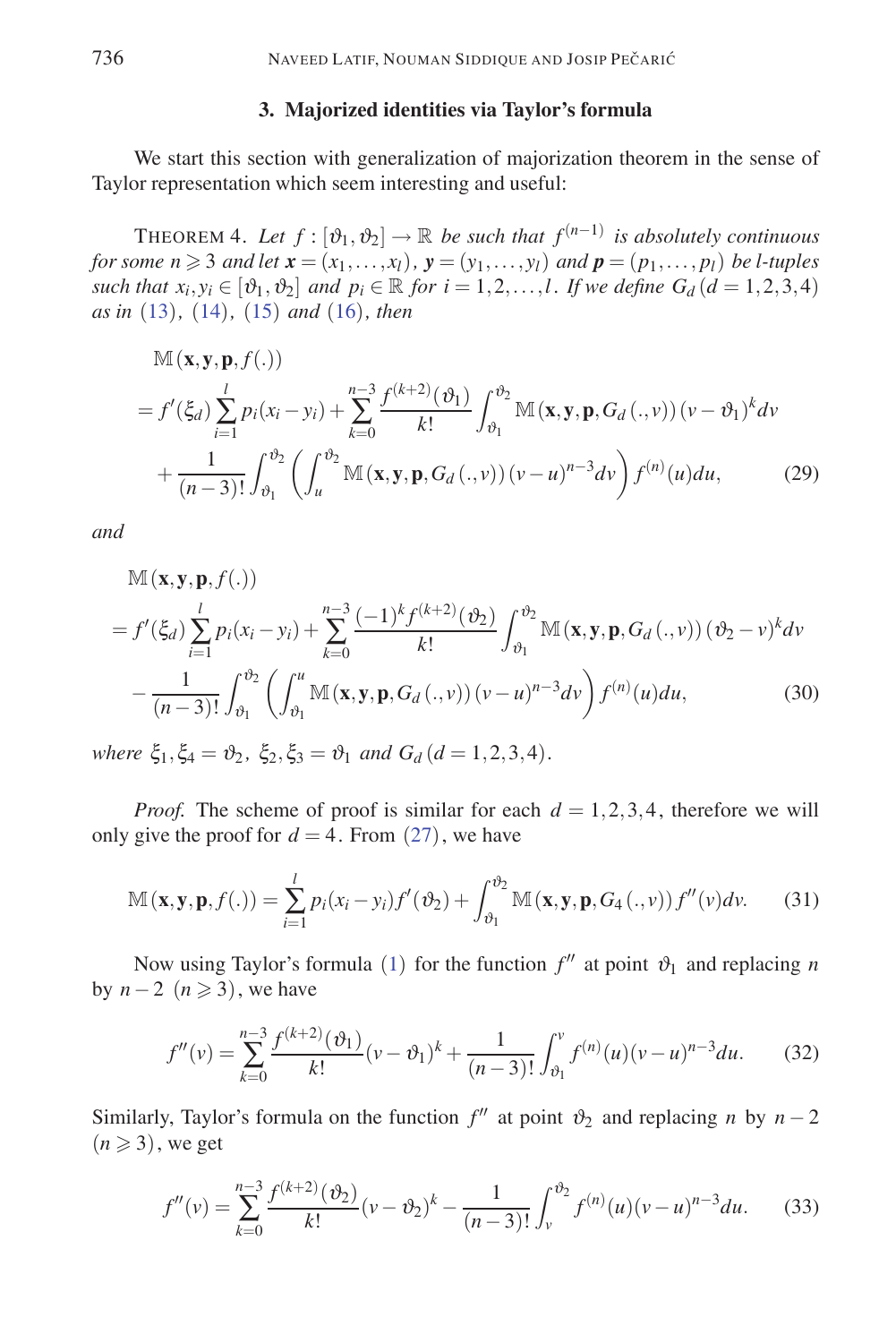Using  $(32)$  in  $(31)$ , we have

$$
\mathbb{M}(\mathbf{x}, \mathbf{y}, \mathbf{p}, f(.))
$$
\n
$$
= f'(\vartheta_2) \sum_{i=1}^{l} p_i(x_i - y_i) + \sum_{k=0}^{n-3} \frac{f^{(k+2)}(\vartheta_1)}{k!} \int_{\vartheta_1}^{\vartheta_2} \mathbb{M}(\mathbf{x}, \mathbf{y}, \mathbf{p}, G_4(., v)) (v - \vartheta_1)^k dv
$$
\n
$$
+ \frac{1}{(n-3)!} \int_{\vartheta_1}^{\vartheta_1} \mathbb{M}(\mathbf{x}, \mathbf{y}, \mathbf{p}, G_4(., v)) \left( \int_{\vartheta_1}^{v} f^{(n)}(u) (v - u)^{n-3} du \right) dv.
$$
\n(34)

Now by using Fubini's theorem in (34), we get (29). In similar way, we can find (30), by using (33) in (31).  $\square$ 

The following is an application of the previous theorem which is in fact generalization of majorization inequality for *n*-convex functions.

COROLLARY 1. Let  $f : [\vartheta_1, \vartheta_2] \to \mathbb{R}$  be such that  $f^{(n-1)}$  is absolutely continuous *for some*  $n \geq 3$  *and let*  $\mathbf{x} = (x_1, \ldots, x_l)$ ,  $\mathbf{y} = (y_1, \ldots, y_l)$  *and*  $\mathbf{p} = (p_1, \ldots, p_l)$  *be l-tuples such that*  $x_i, y_i \in [\vartheta_1, \vartheta_2]$  *and*  $p_i \in \mathbb{R}$  *for*  $i = 1, 2, ..., l$ *. Define*  $G_d$  *(* $d = 1, 2, 3, 4$ *) as in* (13)*,* (14)*,* (15) *and* (16)*.*

*(i) If f is n -convex and*

$$
\int_{u}^{\vartheta_2} \mathbb{M}(\mathbf{x}, \mathbf{y}, \mathbf{p}, G_d(.,\nu)) (v - u)^{n-3} dv \ge 0, \quad u \in [\vartheta_1, \vartheta_2],
$$
 (35)

*then*

$$
\mathbb{M}(\mathbf{x}, \mathbf{y}, \mathbf{p}, f(.)) - f'(\xi_d) \sum_{i=1}^{l} p_i(x_i - y_i)
$$
  
\n
$$
\geqslant \sum_{k=0}^{n-3} \frac{f^{(k+2)}(\vartheta_2)}{k!} \int_{\vartheta_1}^{\vartheta_2} \mathbb{M}(\mathbf{x}, \mathbf{y}, \mathbf{p}, G_d(., v)) (v - \vartheta_1)^k dv.
$$
 (36)

*(ii) If f is n -convex and*

$$
\int_{\vartheta_1}^{u} \mathbb{M}(\mathbf{x}, \mathbf{y}, \mathbf{p}, G_d(.,\nu)) (v - u)^{n-3} dv \leq 0, \quad u \in [\vartheta_1, \vartheta_2],
$$
 (37)

*then*

$$
\mathbb{M}(\mathbf{x}, \mathbf{y}, \mathbf{p}, f(.)) - f'(\xi_d) \sum_{i=1}^l p_i(x_i - y_i)
$$
  
\n
$$
\geqslant \sum_{k=0}^{n-3} \frac{(-1)^k f^{(k+2)}(\vartheta_2)}{k!} \int_{\vartheta_1}^{\vartheta_2} \mathbb{M}(\mathbf{x}, \mathbf{y}, \mathbf{p}, G_d(., v)) (\vartheta_2 - v)^k dv,
$$
 (38)

*where*  $\xi_1, \xi_4 = \vartheta_2$  *and*  $\xi_2, \xi_3 = \vartheta_1$ *.*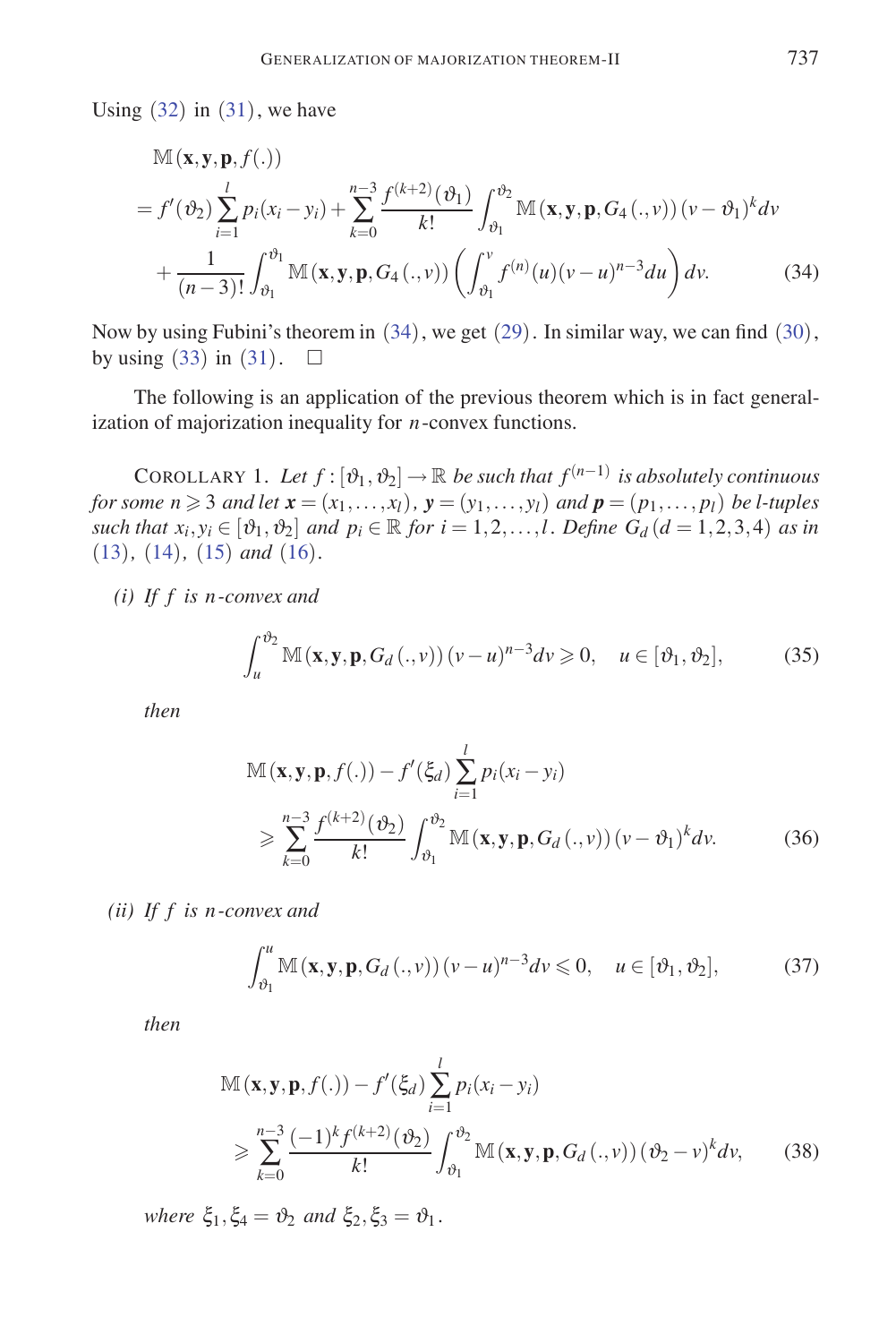*Proof.* By the *n*-convexity of the function *f*, we can assume without loss of generality that *f* is *n*-times differentiable and  $f^{(n)} \ge 0$  (see [15, p. 16 and p. 293]). So using  $(29)$  and  $(30)$ , we can have  $(36)$  and  $(38)$  respectively.

The following corollary gives the generalization of classical majorization theorem.

COROLLARY 2. Let  $f : [\vartheta_1, \vartheta_2] \to \mathbb{R}$  be such that  $f^{(n-1)}$  is absolutely continuous *for some n*  $\geq$  3 *and let*  $\mathbf{x} = (x_1, \ldots, x_l)$ ,  $\mathbf{y} = (y_1, \ldots, y_l)$  *be l-tuples such that*  $x_i, y_i \in$  $[\vartheta_1, \vartheta_2]$  *for*  $i = 1, 2, ..., l$  *and*  $\mathbf{x} \succ \mathbf{y}$ *. Define*  $G_d$  ( $d = 1, 2, 3, 4$ ) *as in* (13)*,* (14)*,* (15) *and* (16)*.*

*(i) If f is n -convex and then*

$$
\mathbb{M}(\mathbf{x}, \mathbf{y}, \mathbf{1}, f(.)) \geqslant \sum_{k=0}^{n-3} \frac{f^{(k+2)}(\vartheta_1)}{k!} \int_{\vartheta_1}^{\vartheta_2} \mathbb{M}(\mathbf{x}, \mathbf{y}, \mathbf{1}, G_d(.,\nu)) \left(\nu - \vartheta_1\right)^k dv.
$$
\n(39)

*(ii) If inequality* (39) *is satisfied and*

$$
F_1(.) = \sum_{k=0}^{n-3} \frac{f^{(k+2)}(\vartheta_1)}{k!} \int_{\vartheta_1}^{\vartheta_2} G_d(.,v) (v - \vartheta_1)^k dv,
$$
 (40)

*is convex then the right hand side of* (39) *is non negative, i.e.,* (8) *is satisfied.*

*(iii) If f is n -convex, where n is even, then*

$$
\mathbb{M}(\mathbf{x}, \mathbf{y}, \mathbf{1}, f(.)) \geqslant \sum_{k=0}^{n-3} \frac{(-1)^k f^{(k+2)}(\vartheta_2)}{k!} \int_{\vartheta_1}^{\vartheta_2} \mathbb{M}(\mathbf{x}, \mathbf{y}, \mathbf{1}, G_d(.,\nu)) (\vartheta_2 - \nu)^k d\nu.
$$
\n(41)

*(iv) If inequality* (41) *is satisfied and*

$$
F_2(.) = \sum_{k=0}^{n-3} \frac{(-1)^k f^{(k+2)}(\vartheta_2)}{k!} \int_{\vartheta_1}^{\vartheta_2} G_d(.,v) (\vartheta_2 - v)^k dv,
$$
 (42)

*is convex then the right hand side of* (41) *is non negative, i.e.,* (8) *is satisfied. (v) If f is n -convex, where n is odd, then*

$$
\mathbb{M}(\mathbf{x}, \mathbf{y}, \mathbf{1}, f(.)) \leqslant \sum_{k=0}^{n-3} \frac{(-1)^k f^{(k+2)}(\vartheta_2)}{k!} \int_{\vartheta_1}^{\vartheta_2} \mathbb{M}(\mathbf{x}, \mathbf{y}, \mathbf{1}, G_d(., v)) (\vartheta_2 - v)^k dv. \tag{43}
$$

*(vi)* If the function  $F_2$  which is defined in (42), is concave and the inequality (43) is *satisfied, then the right hand side of* (43) *is non positive, i.e., reverse inequality in* (8) *is satisfied.*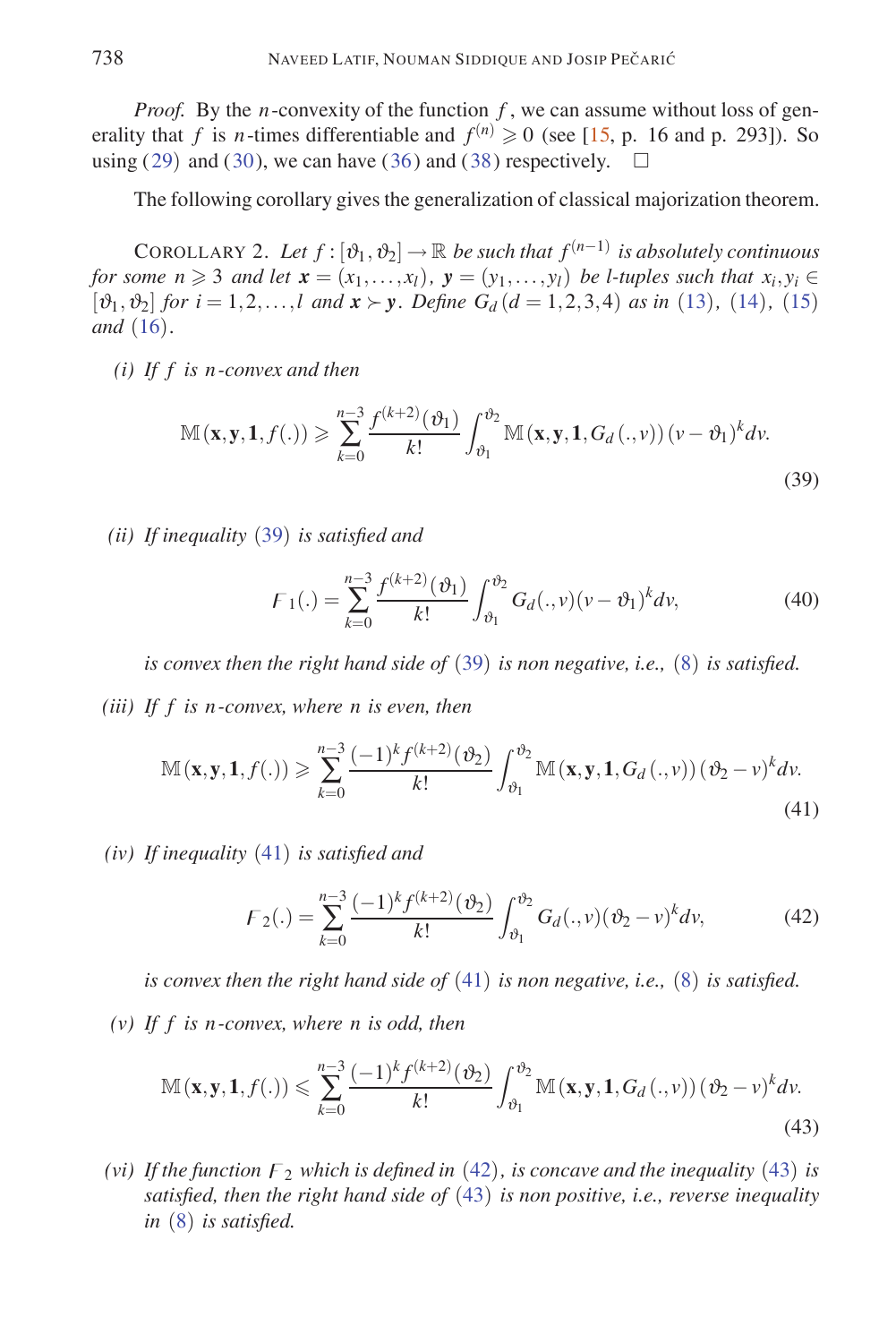*where*  $1 = (1, 1, \ldots, 1)$  *is l-tuple.* 

*Proof.* (*i*): Note that for  $v \in [u, \vartheta_2]$ , we have  $(v - u)^{n-3} \ge 0$ . Given that **x** majorizes **y**, so (7) holds. Moreover  $G_d$  is continuous as well as convex, for  $d = 1, 2, 3, 4$ , therefore by using Theorem 2, we can write

$$
\mathbb{M} \left( \mathbf{x}, \mathbf{y}, \mathbf{1}, G_d \left( ., v \right) \right) \geqslant 0.
$$

Thus (35) holds for  $p_i = 1$   $(i = 1, 2, \ldots, l)$ . Hence by using Theorem 1, we can deduce inequality (39).

 $(ii)$ : Right hand side of the inequality (39) can be written as

$$
\sum_{i=1}^{l} F_1(x_i) - \sum_{i=1}^{l} F_1(y_i).
$$

As  $F_1$  is convex, so by applying majorization theorem we note that the right hand side of (39) is non negative.

Remaining parts can also be proved in similar way.  $\square$ 

The following corollary gives the generalization of Fuchs's majorization theorem.

COROLLARY 3. Let  $f : [\vartheta_1, \vartheta_2] \to \mathbb{R}$  be such that  $f^{(n-1)}$  is absolutely continuous *for some n*  $\geq$  3*. Let*  $\mathbf{x} = (x_1, \ldots, x_l)$ ,  $\mathbf{y} = (y_1, \ldots, y_l)$  *be non increasing l-tuples and*  $p = (p_1, \ldots, p_l)$  *be l-tuple such that*  $x_i, y_i \in [\vartheta_1, \vartheta_2]$  *and*  $p_i \in \mathbb{R}$  *for*  $i = 1, 2, \ldots, l$ *, which satisfy conditions* (9) *and* (10)*. Define*  $G_d$  ( $d = 1, 2, 3, 4$ ) *as in* (13)*,* (14)*,* (15) *and* (16)*.*

*(i) If f is n -convex and then*

$$
\mathbb{M}(\mathbf{x}, \mathbf{y}, \mathbf{p}, f(.)) \geqslant \sum_{k=0}^{n-3} \frac{f^{(k+2)}(\vartheta_1)}{k!} \int_{\vartheta_1}^{\vartheta_2} \mathbb{M}(\mathbf{x}, \mathbf{y}, \mathbf{p}, G_d(.,\nu)) (v - \vartheta_1)^k dv.
$$
\n(44)

- (*ii*) If the inequality (44) is satisfied and the function  $F_1$  which defined in (40), is *convex then the right hand side of* (44) *is non negative, i.e.,* (11) *is satisfied.*
- *(iii) If f is n -convex, where n is even, then*

$$
\mathbb{M}(\mathbf{x}, \mathbf{y}, \mathbf{p}, f(.)) \geqslant \sum_{k=0}^{n-3} \frac{(-1)^k f^{(k+2)}(\vartheta_2)}{k!} \int_{\vartheta_1}^{\vartheta_2} \mathbb{M}(\mathbf{x}, \mathbf{y}, \mathbf{p}, G_d(., v)) (\vartheta_2 - v)^k dv.
$$
\n(45)

*(iv)* If the inequality (45) is satisfied and the function  $F_2$  which defined in (42), is *convex then the right hand side of* (45) *is non negative, i.e.,* (11) *is satisfied.*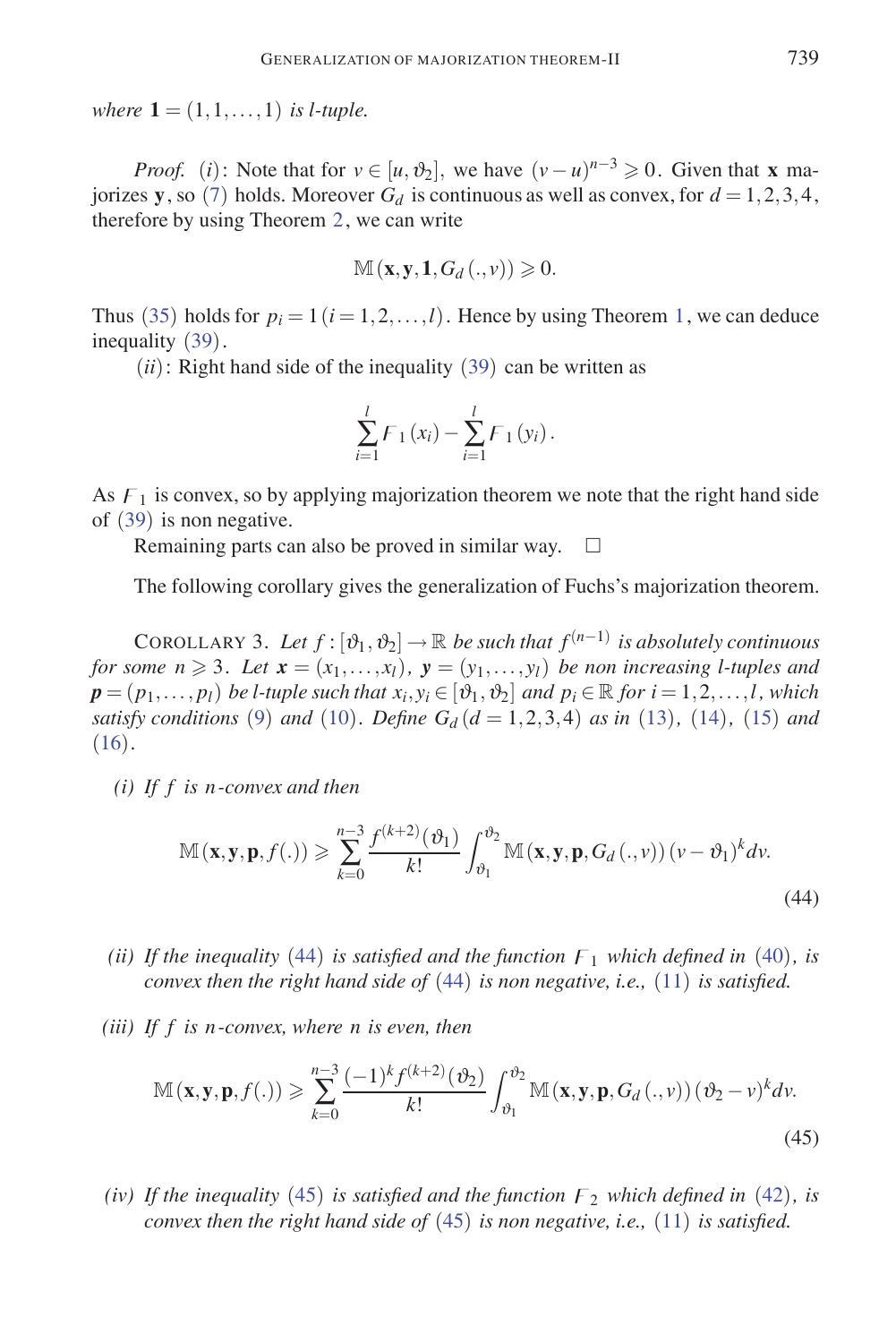*(v) If f is n -convex, where n is odd, then*

$$
\mathbb{M}(\mathbf{x}, \mathbf{y}, \mathbf{p}, f(.)) \leqslant \sum_{k=0}^{n-3} \frac{(-1)^k f^{(k+2)}(\vartheta_2)}{k!} \int_{\vartheta_1}^{\vartheta_2} \mathbb{M}(\mathbf{x}, \mathbf{y}, \mathbf{p}, G_d(., v)) (\vartheta_2 - v)^k dv.
$$
\n(46)

*(vi)* If the function  $F_2$  which is defined in (42), is concave and the inequality (46) is *satisfied, then the right hand side of* (46) *is non positive, i.e., reverse inequality in* (11) *is satisfied.*

*Proof.* Following the proof of Corollary 2, one can prove the result easily.  $\square$ 

We are ending this section with the following remark:

REMARK 2. We can give the majorization theorems in the integral version of Theorem 4, Corollary 1, Corollary 2 and Corolary 3 like as given in [1].

## **4.** Applications to  $(n+1)$ -convex functions at a point

In this section, we prove that the linear functionals deduce from the generalized identity (36) in the previous section constructed in two different intervals are monotonic by using the family of  $(n+1)$ -convex functions at a point, recently introduced by Pe  $\hat{c}$ arić-Praljok-Witkowski (2015) in [16].

DEFINITION 1. Let  $J \subseteq \mathbb{R}$  be an interval,  $\tau \in J^0$  and  $n \in \mathbb{N}$ . A function  $f : J \to \mathbb{R}$ is said to be  $(n+1)$ -convex at point  $\tau$  if there exits a constant  $W_{\tau}$  such that the function

$$
\mathbb{F}(w) = f(w) - \frac{W_{\tau}}{n!} w^n \tag{47}
$$

is *n*-concave on  $I \cap (-\infty, \tau]$  and *n*-convex on  $I \cap [\tau, \infty)$ . A function f is said to be ( $n+1$ )-concave at a point  $\tau$  if the function  $-f$  is  $(n+1)$ -convex at a point  $\tau$ .

It is the usual sense that a function is  $(n+1)$ -convex on an interval iff it is  $(n+1)$ convex at every point of the interval (see [16, 11]). Pe $\hat{c}$ aric et al. in [16] described necessary and sufficient conditions on two linear functionals  $\Psi: C([\vartheta_1, \tau]) \to \mathbb{R}$  and  $\Omega: C([\tau, \vartheta_2]) \to \mathbb{R}$  so that the inequality  $\Psi(f) \leq \Omega(f)$  holds for every function f that is  $(n+1)$ -convex at point  $\tau$ .

Now we define linear functionals  $\Psi_d(f)$  and  $\Omega_d(f)$  for fix  $d = 1, 2, 3, 4$  whose are deduced from the difference of left and right sides of identity (36), constructed on the intervals  $[\theta_1, \tau]$  and  $[\tau, \theta_2]$  respectively, i.e., for  $\mathbf{x}, \mathbf{y} \in [\theta_1, \tau]^l$ ,  $\mathbf{p} \in \mathbb{R}^l$ ,  $\mathbf{r}, \mathbf{s} \in [\tau, \theta_2]^l$ and  $\overline{\mathbf{p}} \in \mathbb{R}^{\overline{l}}$  let

$$
\Psi_d(f) := \mathbb{M}(\mathbf{x}, \mathbf{y}, \mathbf{p}, f(.)) - f'(\xi_d) \sum_{i=1}^l p_i(x_i - y_i)
$$

$$
- \sum_{k=0}^{n-3} \frac{f^{(k+2)}(\vartheta_1)}{k!} \int_{\vartheta_1}^{\tau} \mathbb{M}(\mathbf{x}, \mathbf{y}, \mathbf{p}, G_d(.,\nu)) (v - \vartheta_1)^k dv,
$$
(48)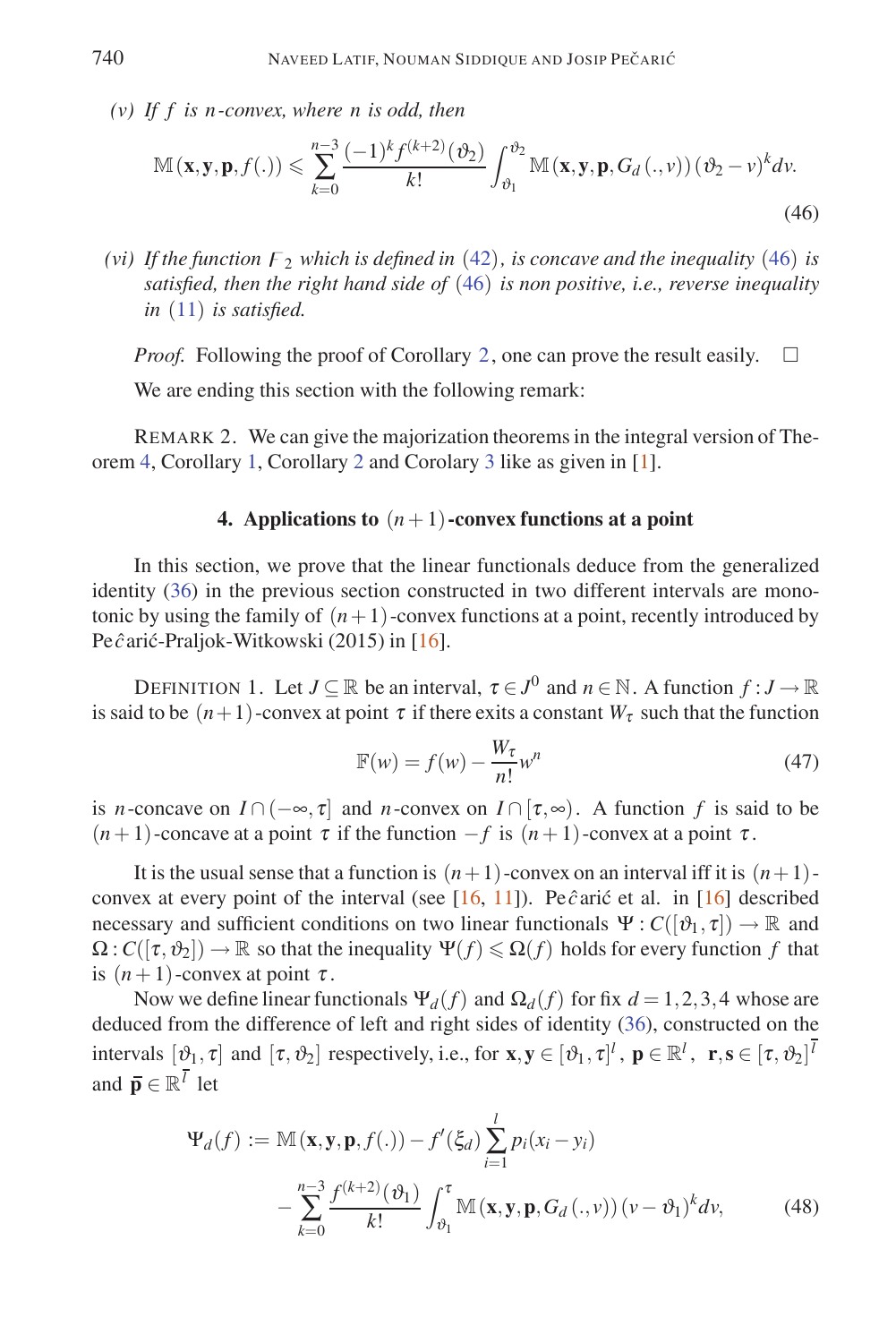where  $\xi_1, \xi_4 = \tau$  and  $\xi_2, \xi_3 = \vartheta_1$  and

$$
\Omega_d(f) := \mathbb{M}(\mathbf{r}, \mathbf{s}, \overline{\mathbf{p}}, f(.)) - f'(\xi_d) \sum_{i=1}^l \overline{p}_i (r_i - s_i)
$$

$$
- \sum_{k=0}^{n-3} \frac{f^{(k+2)}(\tau)}{k!} \int_{\tau}^{\vartheta_2} \mathbb{M}(\mathbf{r}, \mathbf{s}, \overline{\mathbf{p}}, G_d(.,\nu)) (v - \tau)^k dv,
$$
(49)

where  $\xi_1, \xi_4 = \vartheta_2$  and  $\xi_2, \xi_3 = \tau$ .

When we apply identity (29) to the linear functionals  $\Psi_d(f)$  and  $\Omega_d(f)$  for fix  $d = 1, 2, 3, 4$  on the intervals  $[\vartheta_1, \tau]$  and  $[\tau, \vartheta_2]$  respectively, we get

$$
\Psi_d(f) = \frac{1}{(n-3)!} \int_{\vartheta_1}^{\tau} \left( \int_u^{\tau} \mathbb{M}(\mathbf{x}, \mathbf{y}, \mathbf{p}, G_d(\cdot, v)) (v - u)^{n-3} dv \right) f^{(n)}(u) du,
$$
\n(50)

and

$$
\Omega_d(f) = \frac{1}{(n-3)!} \int_{\tau}^{\vartheta_2} \left( \int_u^{\vartheta_2} \mathbb{M}(\mathbf{r}, \mathbf{s}, \overline{\mathbf{p}}, G_d(.,\nu)) (v-u)^{n-3} dv \right) f^{(n)}(u) du.
$$
\n(51)

Now, we are in that position to state the monotonicity of linear functionals  $\Psi_p(f)$  and  $\Omega_p(f)$  involving  $(n+1)$ -convex function at a point:

THEOREM 5. Let  $\mathbf{x}, \mathbf{y} \in [\vartheta_1, \tau]^l$ ,  $\mathbf{p} \in \mathbb{R}^l$ ,  $\mathbf{r}, \mathbf{s} \in [\tau, \vartheta_2]^l$  and  $\overline{\mathbf{p}} \in \mathbb{R}^l$  in such a way *that for*  $d = 1, 2, 3, 4$ 

$$
\int_{u}^{\tau} \mathbb{M}(\mathbf{x}, \mathbf{y}, \mathbf{p}, G_d(.,\nu)) (v - u)^{n-3} dv \geq 0, \ u \in [\vartheta_1, \tau],
$$
 (52)

$$
\int_{u}^{v_2} \mathbb{M}(\mathbf{r}, \mathbf{s}, \overline{\mathbf{p}}, G_d(.,\nu)) (v - u)^{n-3} dv \geqslant 0, \ u \in [\tau, v_2], \tag{53}
$$

$$
\int_{\vartheta_1}^{\tau} \left( \int_u^{\tau} \mathbb{M}(\mathbf{x}, \mathbf{y}, \mathbf{p}, G_d(.,\nu)) (v - u)^{n-3} dv \right) du
$$
  
= 
$$
\int_{\tau}^{\vartheta_2} \left( \int_u^{\vartheta_2} \mathbb{M}(\mathbf{r}, \mathbf{s}, \overline{\mathbf{p}}, G_d(.,\nu)) (v - u)^{n-3} dv \right) du,
$$
 (54)

*where*  $G_d$   $(d = 1, 2, 3, 4)$  *defined as in* (13)*,* (14)*,* (15) *and* (16) *respectively and let linear functionals*  $\Psi_d(f)$  *and*  $\Omega_d(f)$  *be defined in* (48) *and* (49)*. If*  $f : [\vartheta_1, \vartheta_2] \to \mathbb{R}$ *is*  $(n+1)$ *-convex at point*  $\tau$ *, then the monotonicity of these linear functionals is* 

$$
\Psi_d(f) \leq \Omega_d(f), \text{ for } d = 1, 2, 3, 4. \tag{55}
$$

*If the inequalities in* (52) *and* (53) *are reversed, then the reverse inequality in* (55) *holds.*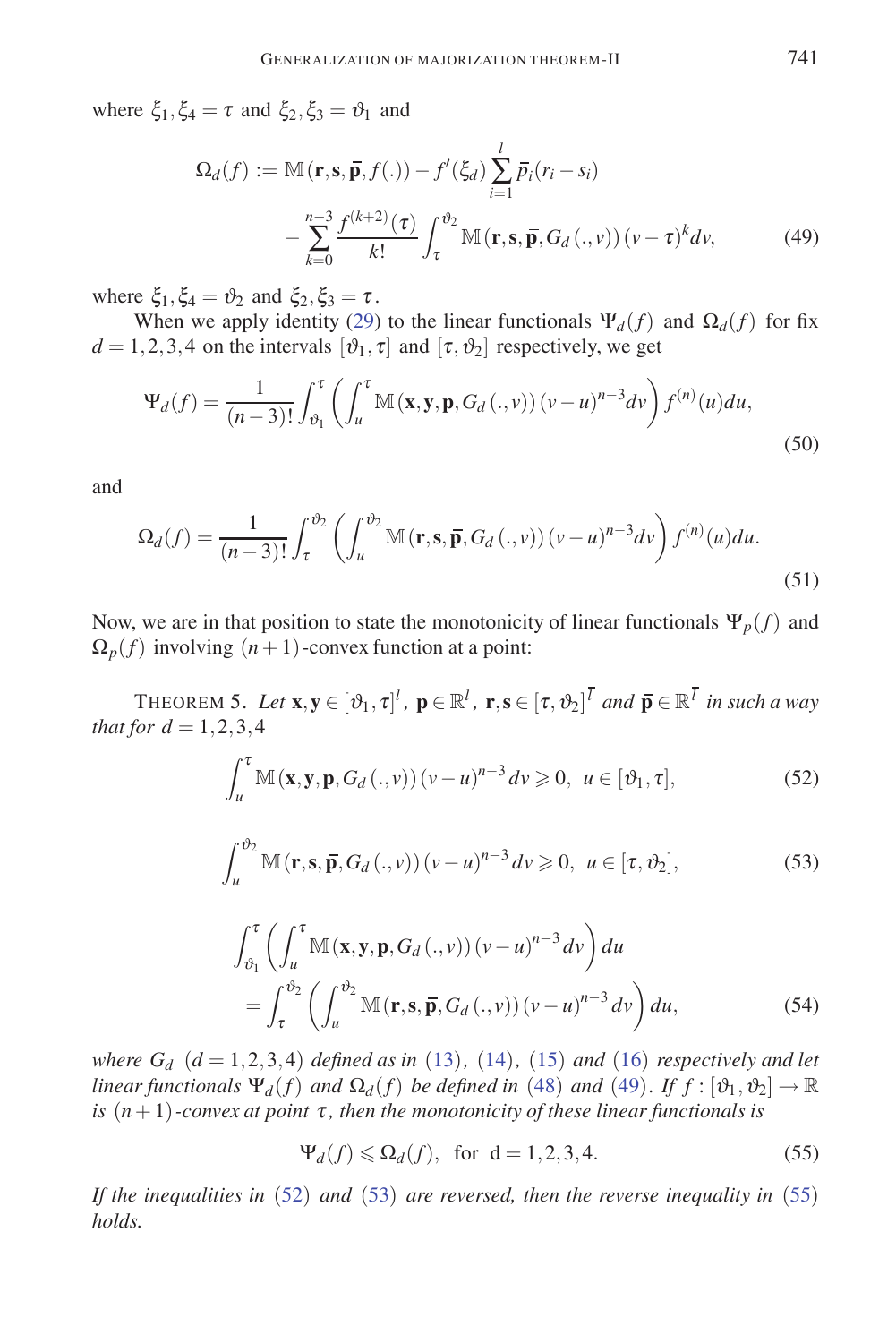*Proof.* From Definition 1, we can define a function  $\mathbb{F}(w)$  in such manner that  $\mathbb{F}(w)$  is *n*-concave on  $[\vartheta_1, \tau]$  and *n*-convex on  $[\tau, \vartheta_2]$ . Now by using Theorem 1 to the function  $\mathbb{F}(w)$  on  $[\vartheta_1, \tau]$  and  $[\tau, \vartheta_2]$  respectively, we get

$$
\Psi_d(\mathbb{F}) = \Psi_d(f) - \frac{W_\tau}{n!} \Psi_d(w^n) \leq 0 \text{ and } \Omega_d(\mathbb{F}) = \Omega_d(f) - \frac{W_\tau}{n!} \Omega_d(w^n) \geq 0, \quad (56)
$$

by fixing  $d = 1, 2, 3, 4$ . By putting  $f = w^n$  in the identities (50) and (51) we have

$$
\Psi_d(w^n) = (n^3 - 3n^2 + 2n) \int_{\vartheta_1}^{\tau} \left( \int_u^{\tau} \mathbb{M}(\mathbf{x}, \mathbf{y}, \mathbf{p}, G_d(.,\nu)) (v - u)^{n-3} dv \right) du
$$
\n(57)

and

$$
\Omega_d(w^n) = (n^3 - 3n^2 + 2n) \int_{\tau}^{\vartheta_2} \left( \int_u^{\vartheta_2} \mathbb{M}(\mathbf{r}, \mathbf{s}, \overline{\mathbf{p}}, G_d(.,\nu)) (v - u)^{n-3} dv \right) du.
$$
\n(58)

So (54) implies that

$$
\Psi_d(w^n) = \Omega_d(w^n).
$$

Therefore the required result follows from (56).  $\Box$ 

REMARK 3. As in  $[11]$ , in the proof of above theorem we have shown that for  $d = 1, 2, 3, 4$ 

$$
\Psi_d(f) \leqslant \frac{W_{\tau}}{n!} \Psi_d(w^n) = \frac{W_{\tau}}{n!} \Omega_d(w^n) \leqslant \Omega_d(f).
$$

Moreover, if we replace condition (54) with the weaker condition that is  $W_\tau(\Omega_d(w^n))$  $-\Psi_d(w^n) \ge 0$ , the inequality (55) still holds.

Finally, we are ending this section with the following remark:

REMARK 4. We can also give the results of this section by defining the linear functionals via using inequality (38) and the newly defined Green functions  $G_d$  for  $d = 1, 2, 3, 4.$ 

We can also give the results of this section by defining the linear functionals via using the identities deduced from the integral version of the theorems in the previous section and the newly defined Green functions  $G_d$  for  $d = 1, 2, 3, 4$ .

### **5. Grüss and Ostrowski-type inequalities as new upper bounds**

Consider the Čebyšev functional

$$
\Lambda(f,h) = \frac{1}{\beta - \alpha} \int_{\alpha}^{\beta} f(t)h(t)dt - \frac{1}{\beta - \alpha} \int_{\alpha}^{\beta} f(t)dt \cdot \frac{1}{\beta - \alpha} \int_{\alpha}^{\beta} h(t)dt,
$$

where  $f, h : [\alpha, \beta] \to \mathbb{R}$  are two Lebesgue integrable functions.

Following theorems are proved by Cerone and Dragomir in [5].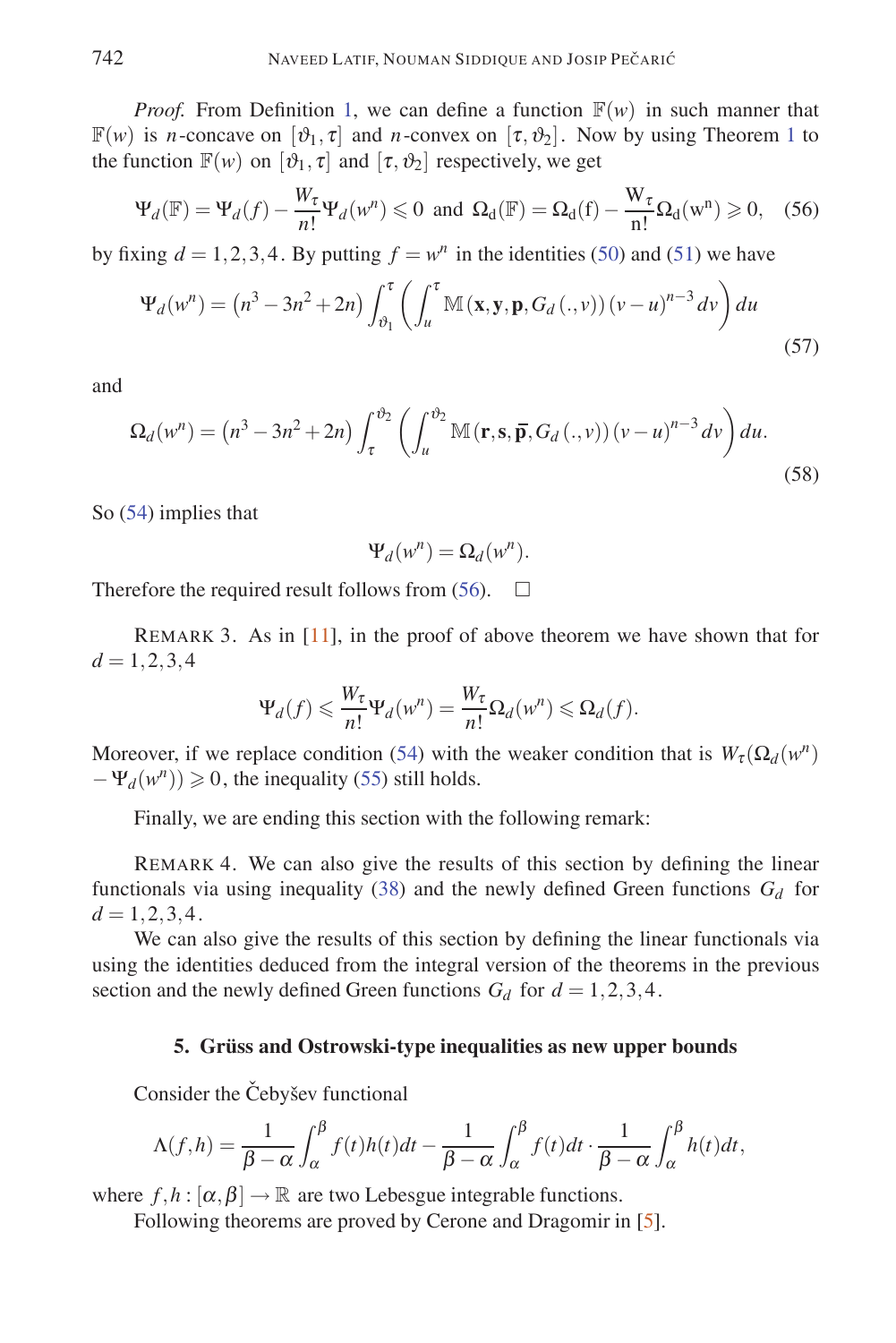THEOREM 6. Let  $f : [\alpha, \beta] \to \mathbb{R}$  be Lebesgue integrable function and  $h : [\alpha, \beta] \to$  $\mathbb R$  *be an absolutely continuous function such that*  $(\cdot - \alpha)(\beta - \cdot)[h']^2 \in L[\alpha, \beta]$ *. Then we have*

$$
|\Lambda(f,h)| \leqslant \frac{1}{\sqrt{2}} \left[\Lambda(f,f)\right]^{\frac{1}{2}} \frac{1}{\sqrt{\beta-\alpha}} \left(\int_{\alpha}^{\beta} (x-\alpha)(\beta-x)[h'(x)]^2 dx\right)^{\frac{1}{2}}.
$$
 (59)

*The constant*  $\frac{1}{\sqrt{2}}$  *in* (59*) is the best possible.* 

THEOREM 7. Let  $f : [\alpha, \beta] \to \mathbb{R}$  *be an absolutely continuous function with*  $f' \in$  $L_{\infty}[\alpha, \beta]$  *and*  $h : [\alpha, \beta] \to \mathbb{R}$  *be monotonic nondecreasing function on*  $[\alpha, \beta]$ *. Then we have*

$$
|\Lambda(f,h)| \leq \frac{1}{2(\beta - \alpha)} ||f'||_{\infty} \int_{\alpha}^{\beta} (x - \alpha)(\beta - x) dh(x).
$$
 (60)

*The constant*  $\frac{1}{2}$  *in* (60*) is the best possible.* 

In this section, we give the upper bounds like Grüss-type and Ostrowski-type for our generalized results.

Let  $\mathbf{x} = (x_1, \ldots, x_l)$ ,  $\mathbf{y} = (y_1, \ldots, y_l)$  and  $\mathbf{p} = (p_1, \ldots, p_l)$  be 1-tuples such that  $x_i, y_i \in [\vartheta_1, \vartheta_2]$  and  $p_i \in \mathbb{R}$  for  $i = 1, 2, ..., l$ . Let  $G_d$   $(d = 1, 2, 3, 4)$  be Green functions as defined in (13), (14), (15) and (16). For  $d = 1, 2, 3, 4$ , we define

$$
\Theta_d(u) = \int_u^{\vartheta_2} \mathbb{M}(\mathbf{x}, \mathbf{y}, \mathbf{p}, G_d(.,\nu)) (v - u)^{n-3} dv, \quad u \in [\vartheta_1, \vartheta_2],
$$
 (61)

$$
\Upsilon_d(u) = \int_{\vartheta_1}^u \mathbb{M}(\mathbf{x}, \mathbf{y}, \mathbf{p}, G_d(.,\nu)) (v - u)^{n-3} dv, \quad u \in [\vartheta_1, \vartheta_2].
$$
 (62)

Now consider the following Cebysev functionals for  $d = 1, 2, 3, 4$ 

$$
\Lambda(\Theta_d, \Theta_d) = \frac{1}{\vartheta_2 - \vartheta_1} \int_{\vartheta_1}^{\vartheta_2} \Theta_d^2(u) du - \left(\frac{1}{\vartheta_2 - \vartheta_1} \int_{\vartheta_1}^{\vartheta_2} \Theta_d(u) du\right)^2, \tag{63}
$$

$$
\Lambda(\Upsilon_d, \Upsilon_d) = \frac{1}{\vartheta_2 - \vartheta_1} \int_{\vartheta_1}^{\vartheta_2} \Upsilon_d^2(u) du - \left(\frac{1}{\vartheta_2 - \vartheta_1} \int_{\vartheta_1}^{\vartheta_2} \Upsilon_d(u) du\right)^2.
$$
 (64)

THEOREM 8. *Consider that all the suppositions of Theorem* 4 *are true. Let f* :  $[\vartheta_1, \vartheta_2] \rightarrow \mathbb{R}$  *be such that*  $f^{(n-1)}$  *is absolutely continuous for some*  $n \ge 3$  *and* (·  $(\partial_1)(\partial_2 - \cdot)[f^{(n+1)}]^2 \in L[\partial_1, \partial_2]$ . If  $\Theta_d$  and  $\Upsilon_d$  are functions, defined in (61) and (62) *respectively, then the following identities hold for*  $d = 1, 2, 3, 4$ *.*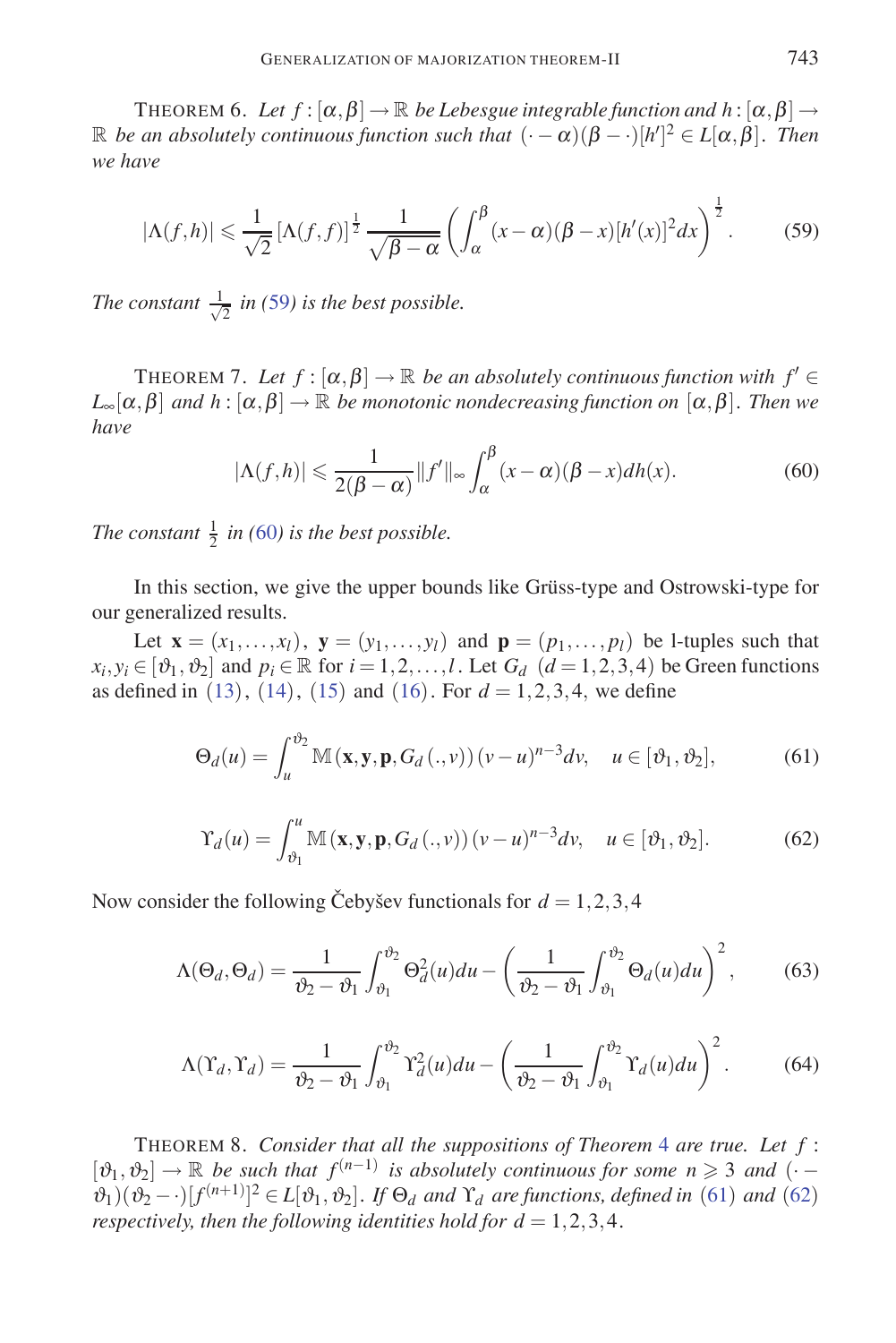*(i)*

$$
\mathbb{M}(\mathbf{x}, \mathbf{y}, \mathbf{p}, f(.))
$$
\n
$$
= f'(\xi_d) \sum_{i=1}^l p_i(x_i - y_i) + \sum_{k=0}^{n-3} \frac{f^{(k+2)}(\vartheta_1)}{k!} \int_{\vartheta_1}^{\vartheta_2} \mathbb{M}(\mathbf{x}, \mathbf{y}, \mathbf{p}, G_d(., v)) (v - \vartheta_1)^k dv
$$
\n
$$
+ \frac{f^{(n-1)}(\vartheta_2) - f^{(n-1)}(\vartheta_1)}{(\vartheta_2 - \vartheta_1)(n-3)!} \int_{\vartheta_1}^{\vartheta_2} \Theta_d(u) du + \mathbb{R} \mathbb{E} \mathbb{M}(f^{(n)}, \Theta_d, \vartheta_1, \vartheta_2), \tag{65}
$$

where  $\mathbb{REM}(f^{(n)},\Theta_d,\vartheta_1,\vartheta_2)$  is the remainder which satisfies the following inequality

$$
\left| \mathbb{REM}(f^{(n)}, \Theta_d, \vartheta_1, \vartheta_2) \right|
$$
  

$$
\leq \frac{\sqrt{\vartheta_2 - \vartheta_1}}{\sqrt{2(n-3)!}} \left[ \Lambda(\Theta_d, \Theta_d) \right]^{\frac{1}{2}} \left| \int_{\vartheta_1}^{\vartheta_2} (u - \vartheta_1)(\vartheta_2 - u) [f^{(n+1)}(u)]^2 du \right|^{\frac{1}{2}}.
$$
 (66)

*(ii)*

$$
\mathbb{M}(\mathbf{x}, \mathbf{y}, \mathbf{p}, f(.))
$$
\n
$$
= f'(\xi_d) \sum_{i=1}^l p_i(x_i - y_i) + \sum_{k=0}^{n-3} \frac{(-1)^k f^{(k+2)}(\vartheta_2)}{k!} \int_{\vartheta_1}^{\vartheta_2} \mathbb{M}(\mathbf{x}, \mathbf{y}, \mathbf{p}, G_d(., v)) (\vartheta_2 - v)^k dv
$$
\n
$$
+ \frac{f^{(n-1)}(\vartheta_2) - f^{(n-1)}(\vartheta_1)}{(\vartheta_1 - \vartheta_2)(n-3)!} \int_{\vartheta_1}^{\vartheta_2} \Upsilon(u) du - \mathbb{R} \mathbb{E} \mathbb{M}(f^{(n)}, \Upsilon_d, \vartheta_1, \vartheta_2), \tag{67}
$$

where  $\mathbb{REM}(f^{(n)}, Y_d, \vartheta_1, \vartheta_2)$  is the remainder which satisfies the following inequality

$$
\begin{aligned}\n&\left|\mathbb{R}\mathbb{E}\mathbb{M}(f^{(n)},\Upsilon_d,\vartheta_1,\vartheta_2)\right| \\
&\leq \frac{\sqrt{\vartheta_2-\vartheta_1}}{\sqrt{2(n-3)!}}\big[\Lambda(\Upsilon_d,\Upsilon_d)\big]^{\frac{1}{2}}\bigg|\int_{\vartheta_1}^{\vartheta_2} (u-\vartheta_1)(\vartheta_2-u)[f^{(n+1)}(u)]^2 du\bigg|^{\frac{1}{2}}.\n\end{aligned} \tag{68}
$$

*Moreover,*  $\xi_1$ ,  $\xi_4 = \vartheta_2$  *and*  $\xi_2$ ,  $\xi_3 = \vartheta_1$ *.* 

*Proof.* (*i*): From (29) and (65), we have for fix *d* = 1*,*2*,*3*,*4*,*

$$
\frac{1}{(n-3)!} \int_{\vartheta_1}^{\vartheta_2} \Theta_d(u) f^{(n)}(u) du
$$
  
= 
$$
\frac{f^{(n-1)}(\vartheta_2) - f^{(n-1)}(\vartheta_1)}{(\vartheta_2 - \vartheta_1)(n-3)!} \int_{\vartheta_1}^{\vartheta_2} \Theta_d(u) du + \mathbb{REM}(f^{(n)}, \Theta_d, \vartheta_1, \vartheta_2).
$$

This implies

$$
\mathbb{R}\mathbb{E}\mathbb{M}(f^{(n)},\Theta_d,\vartheta_1,\vartheta_2)
$$
  
= 
$$
\frac{1}{(n-3)!}\int_{\vartheta_1}^{\vartheta_2} \Theta_d(u)f^{(n)}(u)du - \frac{1}{(\vartheta_2-\vartheta_1)(n-3)!}\int_{\vartheta_1}^{\vartheta_2} \Theta_d(u)du \int_{\vartheta_1}^{\vartheta_2} f^{(n)}(u)du,
$$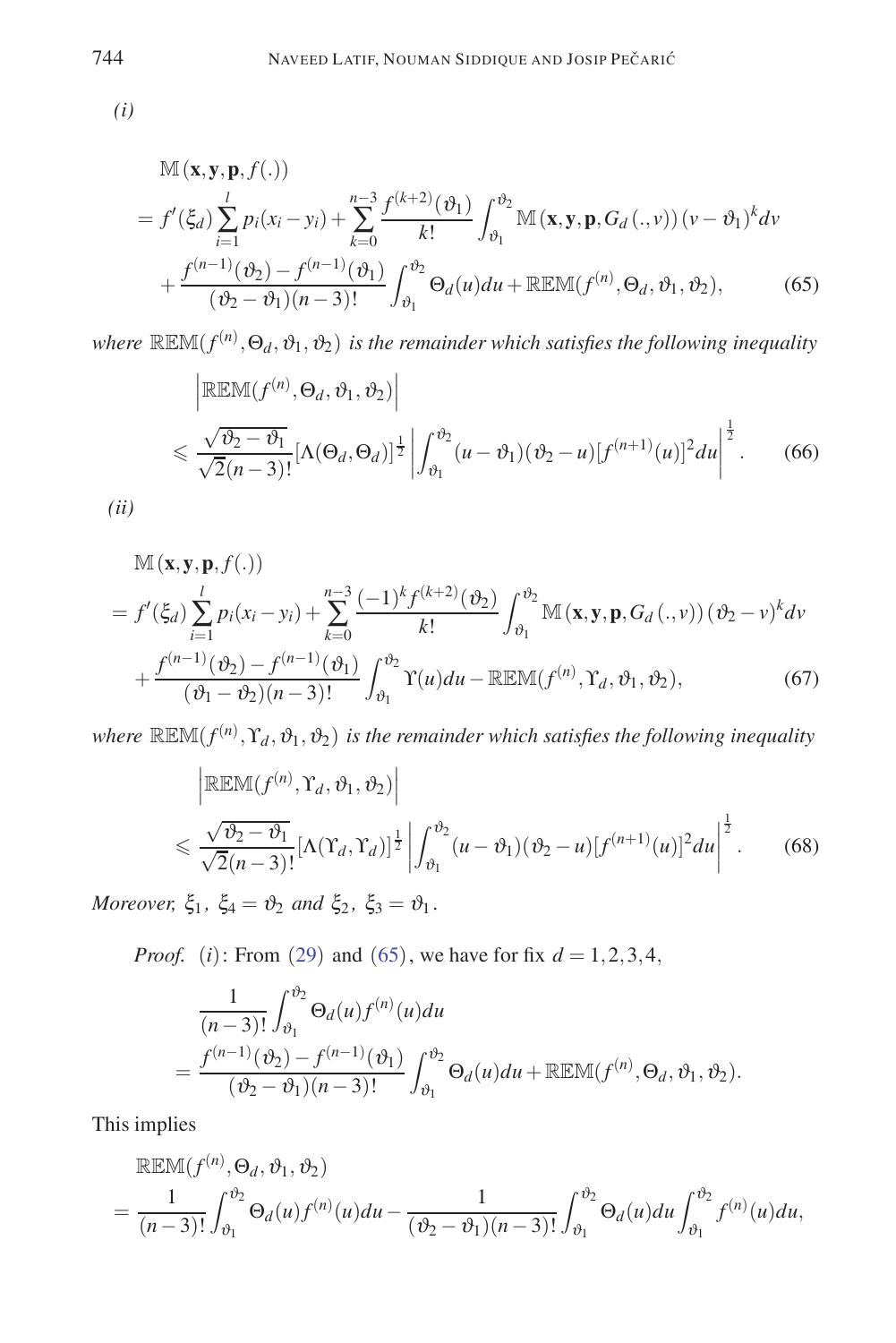which can be written in terms of Čebyšev functional as

$$
\mathbb{REM}(f^{(n)}, \Theta_d, \vartheta_1, \vartheta_2) = \frac{(\vartheta_2 - \vartheta_1)}{(n-3)!} \Lambda(\Theta_d, f^{(n)}).
$$
 (69)

Using Theorem 6, we get (66).

 $(ii)$ : Similarly, we can prove the part  $(ii)$  by comparing (30) and (67).  $\square$ 

Following theorem gives Grüss-type inequalities.

THEOREM 9. Let  $f : [\vartheta_1, \vartheta_2] \to \mathbb{R}$  be such that  $f^{(n)}$  is absolutely continuous for some  $n \geq 3$  and  $f^{(n+1)} \geq 0$  on  $[\vartheta_1, \vartheta_2]$ . If  $\Theta_d$  and  $\Upsilon_d$  are functions, defined in (61) *and* (62) *respectively, then for*  $d = 1, 2, 3, 4$ *,* 

*(i)* the remainder  $\mathbb{R}\mathbb{EM}(f^{(n)},\Theta_d,\vartheta_1,\vartheta_2)$  in (65) is satisfied the following bound

$$
\left| \mathbb{R} \mathbb{E} \mathbb{M}(f^{(n)}, \Theta_d, \vartheta_1, \vartheta_2) \right|
$$
  

$$
\leq \frac{1}{(n-3)!} \|\Theta_d'\|_{\infty} \left\{ \frac{f^{(n-1)}(\vartheta_2) + f^{(n-1)}(\vartheta_1)}{2} - \frac{f^{(n-2)}(\vartheta_2) - f^{(n-2)}(\vartheta_1)}{\vartheta_2 - \vartheta_1} \right\}.
$$
 (70)

*(ii)* the remainder  $\mathbb{R}\mathbb{EM}(f^{(n)}, Y_d, \vartheta_1, \vartheta_2)$  in (67) is satisfied the following bound

$$
\left| \mathbb{REM}(f^{(n)}, \Upsilon_d, \vartheta_1, \vartheta_2) \right|
$$
  

$$
\leq \frac{1}{(n-3)!} ||\Upsilon'_d||_{\infty} \left\{ \frac{f^{(n-1)}(\vartheta_2) + \phi^{(n-1)}(\vartheta_1)}{2} - \frac{f^{(n-2)}(\vartheta_2) - f^{(n-2)}(\vartheta_1)}{\vartheta_2 - \vartheta_1} \right\}.
$$
 (71)

*Proof.* From (69), we have for fix *d* = 1*,*2*,*3*,*4*,*

$$
\mathbb{REM}(f^{(n)}, \Theta_d, \vartheta_1, \vartheta_2) = \frac{(\vartheta_2 - \vartheta_1)}{(n-3)!} \Lambda(\Theta_d, f^{(n)}).
$$
 (72)

Using Theorem 7 on right hand side, we deduce  $(70)$ .  $\Box$ 

We now define *q*-norm of a function  $f : [\vartheta_1, \vartheta_2] \to \mathbb{R}$  by:

$$
||f||_q = \begin{cases} (\int_{\vartheta_1}^{\vartheta_2} |f(u)|^q du)^{\frac{1}{q}}, & \text{for } 1 \leq q < \infty, \text{ if } |f|^q \text{ is } R \text{-integrable function,} \\ \text{essential supremum of } f, & \text{for } q = \infty, \text{ if } \varphi \text{ is essential bounded.} \end{cases}
$$

Next theorem gives the Ostrowski-type inequalities related to generalized majorization inequality.

THEOREM 10. *Consider that all the suppositions of Theorem* 4 *are true. Let f* :  $[\vartheta_1, \vartheta_2]$  → R *be such that*  $f^{(n-1)}$  *is absolutely continuous for some*  $n \ge 3$ *. Let*  $(q, q')$ *be a pair of conjugate exponents, that is*  $1 \leqslant q, q' \leqslant \infty$  and  $\frac{1}{q} + \frac{1}{q'} = 1$ . If  $|f^n|^q$ :  $[\vartheta_1, \vartheta_2] \rightarrow \mathbb{R}$  ( $n \geq 3$ ) *is R*-integrable function, then we have the following identities for  $d = 1, 2, 3, 4.$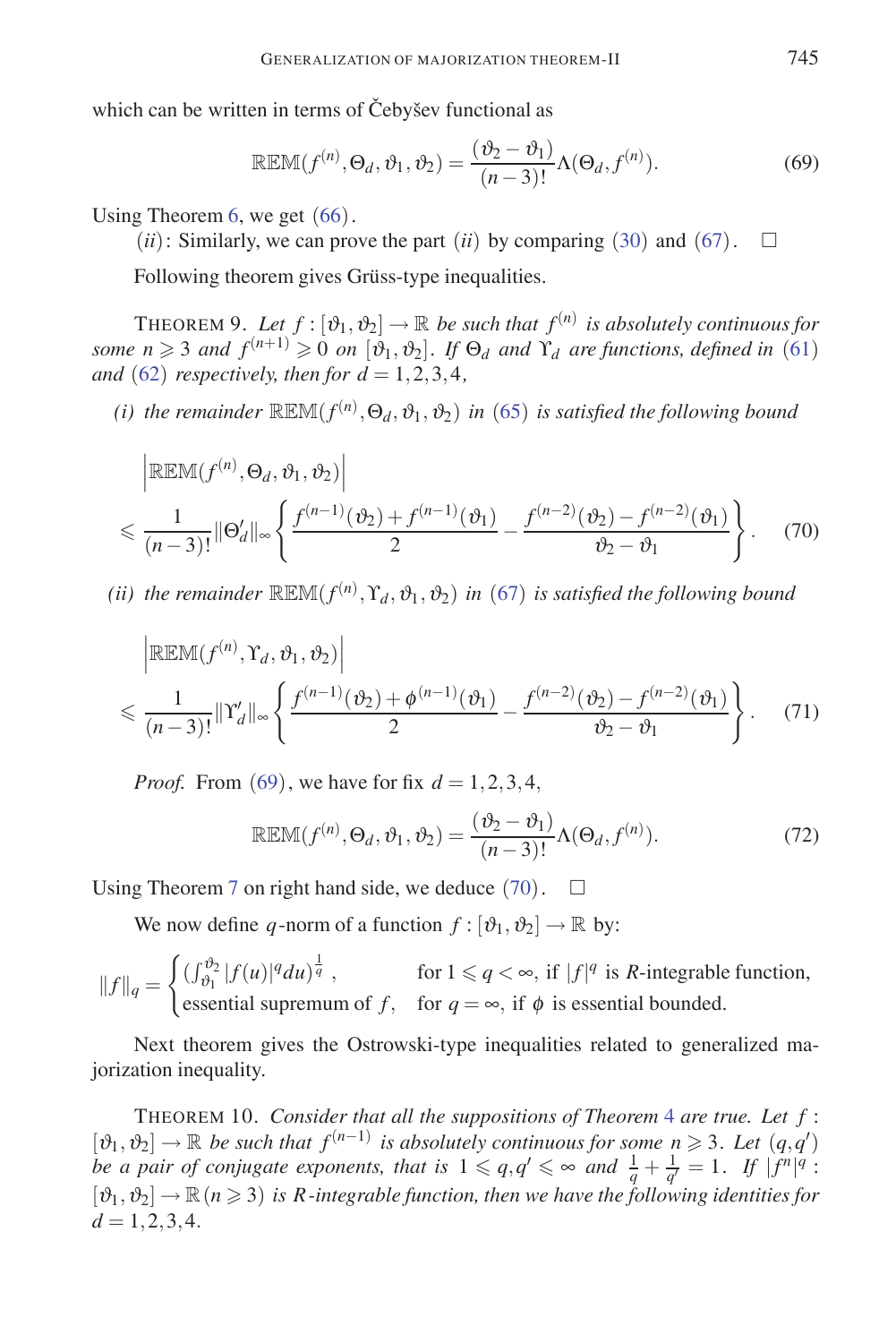*(i)*

$$
\left| \mathbb{M}(\mathbf{x}, \mathbf{y}, \mathbf{p}, f(.)) - f'(\xi_d) \sum_{i=1}^l p_i(x_i - y_i) \right|
$$
  
 
$$
- \sum_{k=0}^{n-3} \frac{f^{(k+2)}(\vartheta_1)}{k!} \int_{\vartheta_1}^{\vartheta_2} \mathbb{M}(\mathbf{x}, \mathbf{y}, \mathbf{p}, G_d(., v)) (v - \vartheta_1)^k dv \right|
$$
  

$$
\leq \frac{1}{(n-3)!} ||f^{(n)}||_q ||f||_{q'}, \qquad (73)
$$

*where*

$$
f(u) = \int_u^{\vartheta_2} \mathbb{M}(\mathbf{x}, \mathbf{y}, \mathbf{p}, G_d(., v)) (v - u)^{n-3} dv.
$$

*Right hand side of* (73) *is constant which is sharp for*  $1 < q \leq \infty$  *and the best possible for*  $q = 1$ *.* 

*(ii)*

$$
\begin{split} &\left|\mathbb{M}\left(\mathbf{x},\mathbf{y},\mathbf{p},f(.)\right)-f'(\xi_d)\sum_{i=1}^l p_i(x_i-y_i) \right. \\ &\left.-\sum_{k=0}^{n-3}\frac{(-1)^kf^{(k+2)}(\vartheta_2)}{k!}\int_{\vartheta_1}^{\vartheta_2} \mathbb{M}\left(\mathbf{x},\mathbf{y},\mathbf{p},G_d(.,\nu)\right)(\vartheta_2-\nu)^k d\nu\right| \\ &\leqslant \frac{1}{(n-3)!}\|f^{(n)}\|_q\|\overline{f}\|_{q'}, \end{split} \tag{74}
$$

*where*

$$
\overline{f}(u) = \int_{\vartheta_1}^{u} \mathbb{M}(\mathbf{x}, \mathbf{y}, \mathbf{p}, G_d(., v)) (v - u)^{n-3} dv.
$$

*Right hand side of* (74) *is constant which is sharp for*  $1 < q \leq \infty$  *and the best possible for*  $q = 1$ *.* 

*Moreover,*  $\xi_1, \xi_4 = \vartheta_2$  *and*  $\xi_2, \xi_3 = \vartheta_1$ *.* 

*Proof.* By the arrangement of identity (29) for fix  $d = 1, 2, 3, 4$ , we have the following identity:

$$
\begin{split} &\left|\mathbb{M}\left(\mathbf{x},\mathbf{y},\mathbf{p},f(.)\right)-f'(\xi_d)\sum_{i=1}^l p_i(x_i-y_i) \right. \\ &\left.-\sum_{k=0}^{n-3} \frac{f^{(k+2)}(\vartheta_1)}{k!} \int_{\vartheta_1}^{\vartheta_2} \mathbb{M}\left(\mathbf{x},\mathbf{y},\mathbf{p},G_d(.,v)\right)(v-\vartheta_1)^k dv \right| \\ &=\frac{1}{(n-3)!} \bigg| \int_{\vartheta_1}^{\vartheta_2} \Theta_d(u) f^{(n)}(u) du \bigg|, \end{split} \tag{75}
$$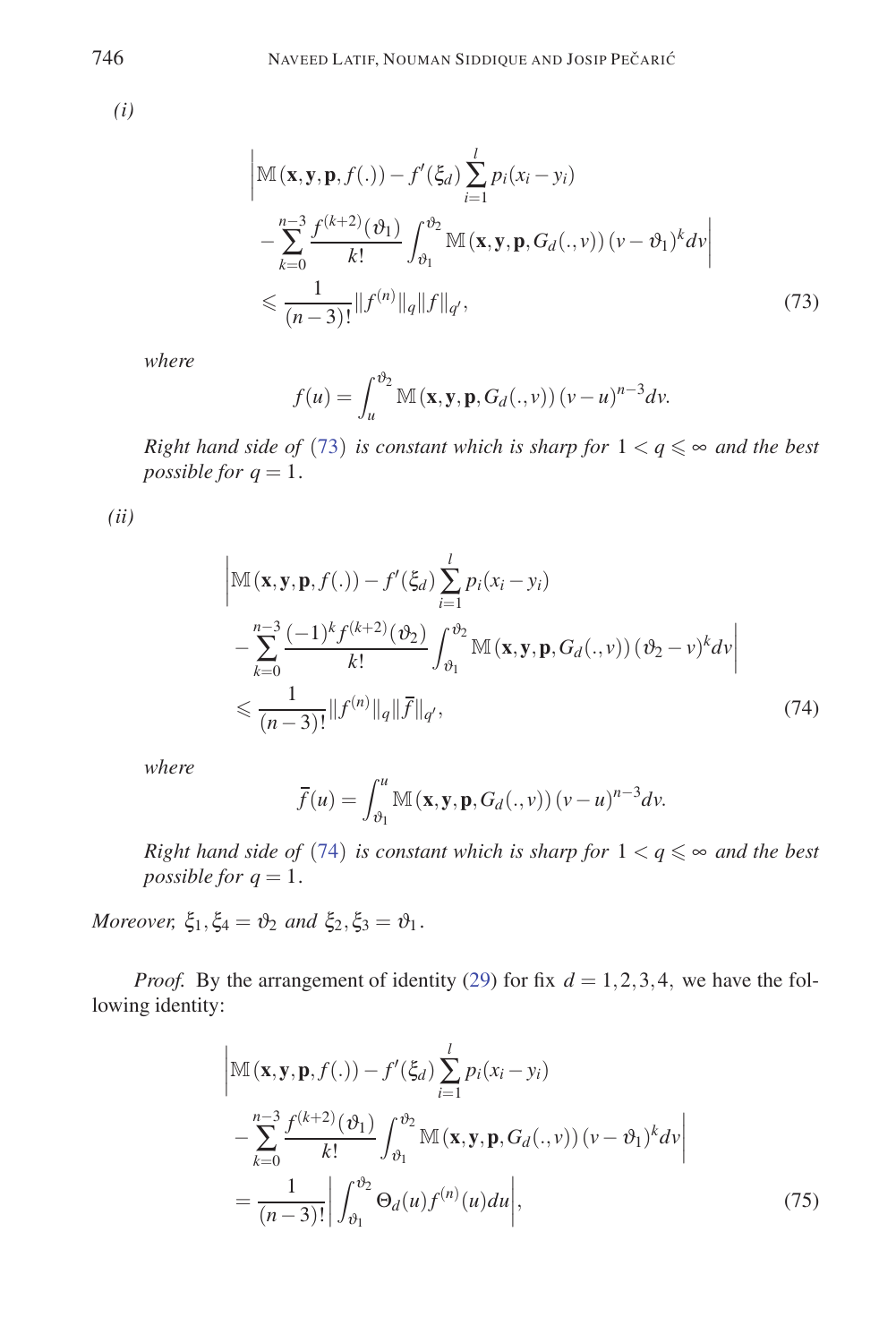classical Hölder's inequality apply to the right hand side of  $(75)$  implies  $(73)$ . For the proof of the sharpness of the constant  $||f||_{q'}$  is analog to one in proof of Theorem 19 in [1].  $\Box$ [1].

We are ending this section with the following remark:

REMARK 5. We can give the integral version of the upper bound theorems like Theorem 6, Theorem 9 and Theorem 10 as given in [1].

### **6. Mean value theorems and** *n***-exponential convexity**

Since the general convex functions are defined by a functional inequality, it is not surprising that this notion will lead to a number of interesting and fundamental inequalities. Now we give some essential results for general convex functions.

Supppose all the assumptions of Corollary 1 are satisfied. Making use of inequalities (36) and (38) we now define following linear functionals:

$$
\mathfrak{R}_1(f) = \mathbb{M}(\mathbf{x}, \mathbf{y}, \mathbf{p}, f(.)) - f'(\xi_d) \sum_{i=1}^l p_i(x_i - y_i)
$$

$$
- \sum_{k=0}^{n-3} \frac{f^{(k+2)}(\vartheta_1)}{k!} \int_{\vartheta_1}^{\vartheta_2} \mathbb{M}(\mathbf{x}, \mathbf{y}, \mathbf{p}, G_d(., v)) (v - \alpha)^k dv,
$$
(76)

and

$$
\mathfrak{R}_2(f) = \mathbb{M}(\mathbf{x}, \mathbf{y}, \mathbf{p}, f(.)) - f'(\xi_d) \sum_{i=1}^l p_i(x_i - y_i)
$$

$$
- \sum_{k=0}^{n-3} \frac{(-1)^k f^{(k+2)}(\vartheta_2)}{k!} \int_{\vartheta_1}^{\vartheta_2} \mathbb{M}(\mathbf{x}, \mathbf{y}, \mathbf{p}, G_d(., v)) (\beta - v)^k dv,
$$
\n(77)

where  $\xi_1, \xi_4 = \vartheta_2$  and  $\xi_2, \xi_3 = \vartheta_1$ .

REMARK 6. Let all the assumptions of Corollary 1 are satisfied. Then  $\Re_i(f) \geq 0$ ,  $i = 1, 2$  for all *n*-convex functions  $f$ .

Following theorems give the Lagrange and Cauchy type mean value theorems for the functionals defined in (76) and (77).

THEOREM 11. Let  $f : [\vartheta_1, \vartheta_2] \to \mathbb{R}$  be such that  $f \in C^n[\vartheta_1, \vartheta_2]$ . Consider the *inequalities* (35) *and* (37) *hold. Let*  $\Re_i(f)$ *,*  $i = 1,2$  *be functionals defined in* (76) *and* (77) *and also*  $\psi(x) = \frac{x^n}{n!}$ *. Then there exists*  $\lambda_i \in [\vartheta_1, \vartheta_2]$  *such that* 

$$
\mathfrak{R}_i(f) = f^{(n)}(\lambda_i)\mathfrak{R}_i(\psi), \quad i = 1, 2. \tag{78}
$$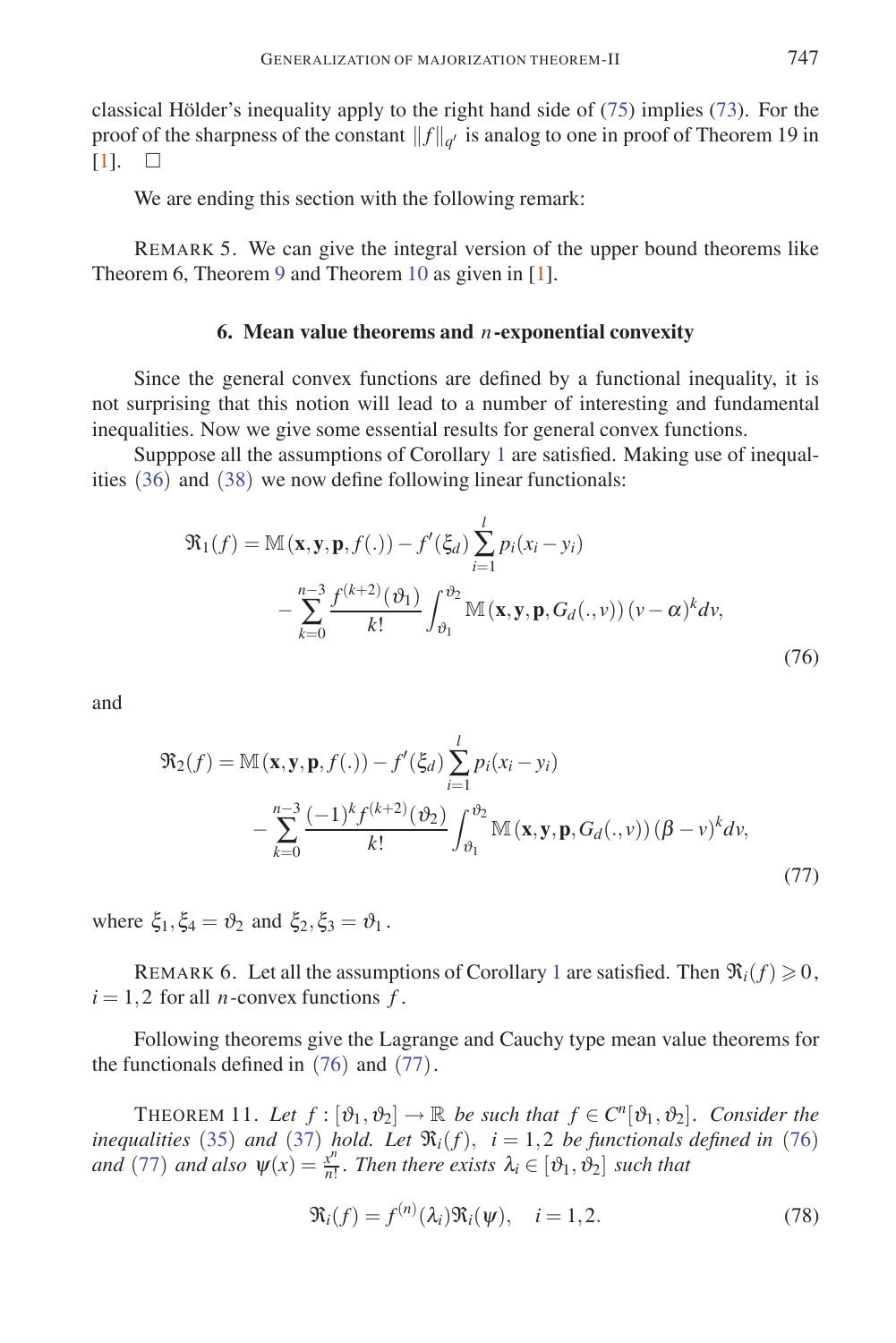*Proof.* Since  $f^{(n)}$  is continuous on  $[\vartheta_1, \vartheta_2]$ , so  $m \leq f^{(n)}(x) \leq M$  for  $x \in [\vartheta_1, \vartheta_2]$ , where  $m = \min_{x \in [\vartheta_1, \vartheta_2]} f^{(n)}(x)$  and  $M = \max_{x \in [\vartheta_1, \vartheta_2]} f^{(n)}(x)$  (see for example Theorem 4.1 in [8] and also in [2, 4]). Consider the functions  $f_1$  and  $f_2$  defined on *I* as

$$
f_1(x) = \frac{Mx^n}{n!} - f(x)
$$
 and  $f_2(x) = f(x) - \frac{mx^n}{n!}$  for  $x \in [\vartheta_1, \vartheta_2]$ .

It is easily seen that

$$
f_1^{(n)}(x) = M - f^{(n)}(x)
$$
 and  $f_2^{(n)}(x) = f^{(n)}(x) - m$  for  $x \in I$ .

So, *f*<sup>1</sup> and *f*<sup>2</sup> are *n*-convex functions.

Now by applying  $f_1$  for  $f$  in Corollary 1, we have

$$
\mathbb{M}(\mathbf{x}, \mathbf{y}, \mathbf{p}, f_1(.)) - f'(\xi_d) \sum_{i=1}^l p_i(x_i - y_i)
$$
\n
$$
\geqslant \sum_{k=0}^{n-3} \frac{f_1^{(k+2)}(\vartheta_2)}{k!} \int_{\vartheta_1}^{\vartheta_2} \mathbb{M}(\mathbf{x}, \mathbf{y}, \mathbf{p}, G_d(., v)) (v - \vartheta_1)^k dv,
$$
\n(79)

where  $\xi_1$ ,  $\xi_4 = \vartheta_2$ ,  $\xi_2$ ,  $\xi_3 = \vartheta_1$  and  $d = 1, 2, 3, 4$ . Hence, we get after some simplification

$$
\mathfrak{R}_1(f) \leqslant M\mathfrak{R}_1(\psi). \tag{80}
$$

Now by applying  $f_2$  for  $f$  in Corollary 1 and some simplification we get

$$
m\mathfrak{R}_1(\psi) \leq \mathfrak{R}_1(f). \tag{81}
$$

If  $\mathfrak{R}_1(\psi) = 0$ , then from (80) and (81) follow that for any  $\lambda_1 \in [\vartheta_1, \vartheta_2]$ , (78) is satisfied. If  $\mathfrak{R}_1(\psi) > 0$ , it follows from (80) and (81) that

$$
m \leqslant \frac{\Re_1(f)}{\Re_1(\psi)} \leqslant M. \tag{82}
$$

Now using the fact that for  $m \leq \rho \leq M$  there exists  $\lambda_1 \in [\vartheta_1, \vartheta_2]$  such that  $f^{(n)}(\lambda_1) =$  $\rho$ , we get (78).  $\Box$ 

COROLLARY 4. Let  $f, g : [\vartheta_1, \vartheta_2] \to \mathbb{R}$  be such that  $f, g \in C^n[\vartheta_1, \vartheta_2]$ . Consider *the inequalities* (35) *and* (37) *hold. Let*  $\Re_i(f)$ *,*  $i = 1, 2$  *be functionals defined in* (76) *and* (77)*. Then there exists*  $\lambda_i \in [\vartheta_1, \vartheta_2]$  *such that* 

$$
\frac{\mathfrak{R}_i(f)}{\mathfrak{R}_i(g)} = \frac{f^{(n)}(\lambda_i)}{g^{(n)}(\lambda_i)}, \quad i = 1, 2,
$$
\n(83)

*provided that the denominators are non-zero.*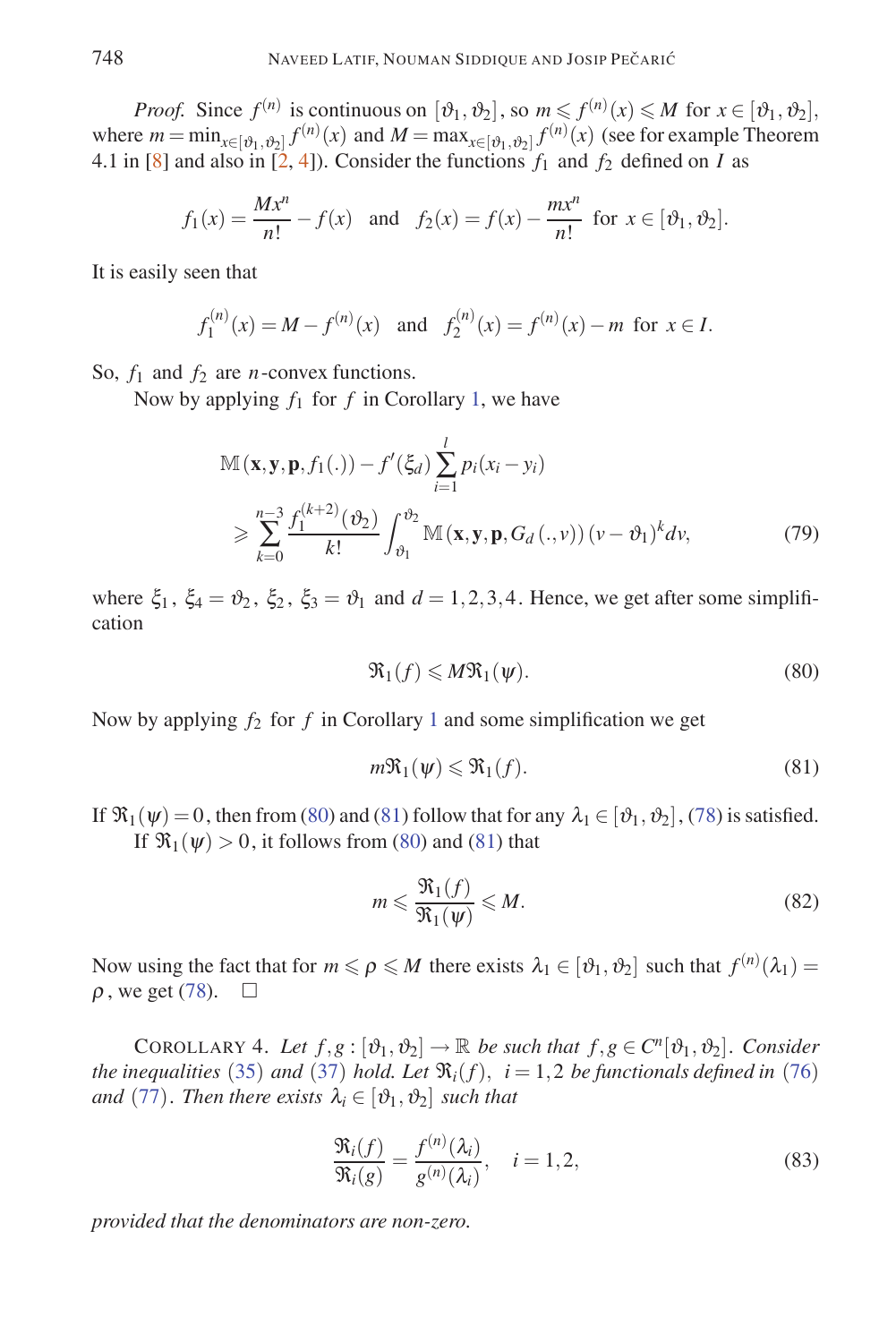*Proof.* See Corollary 4.2 in [8] (see also in [2, 4]).  $\square$ 

We can define Cauchy means for  $i = 1,2$  by using generalized Cauchy second mean value theorem i.e., Corollary 4 as

$$
\lambda_i = \left(\frac{f^{(n)}}{g^{(n)}}\right)^{-1} \frac{\mathfrak{R}_i(f)}{\mathfrak{R}_i(g)},
$$

which shows that  $\lambda_i$  is a mean of  $\vartheta_1$ ,  $\vartheta_2$  for given functions f and g.

REMARK 7. We can give the *n*-exponential convexity, exponential convexity as well as log-convexity from the above defined positive linear functionals  $\Re_i(f)$ ,  $i = 1, 2$ for both discrete as well as continuous case by using the interesting method introduced by Pečarć et al. (2013) [8, 9] (see also [1, 11]). We can also construct a large families of functions which are exponentially convex as given in [1]. From the log -convexity, we can get the Dresher's inequality from which we find the Cauchy means and investigate their monotonicity.

### **7. Applications**

The purpose of this section will be to explore applications of our generalized identities. We will obtain the Ostrowski-type upper bounds for the generalized identity in discrete case for different well-known convex functions. In fact, in first two applications we will discuss the relationship between the components of both vectors **x** and **y**. We can also give the beautiful examples of our generalized result like as *n*-exponential convexity method in [9] (one can also see examples in [1]).

APPLICATION 1. Let  $f : (0, \infty) \to \mathbb{R}$  be function defined by  $f(x) = -\log x$ . Let us consider that  $\mathbf{x} = (x_1, x_2, \dots, x_l)$  and  $\mathbf{y} = (y_1, y_2, \dots, y_l)$  be positive *l*-tuples. Then the Ostrowski-type inequality (73) for  $n = 3$  as an upper bound of our generalized result becomes

$$
\left| \sum_{i=1}^{l} p_i \left( -log x_i \right) - \sum_{i=1}^{l} p_i \left( -log y_i \right) + \frac{1}{\vartheta_2} \sum_{i=1}^{l} p_i \left( x_i - y_i \right) - \frac{1}{\vartheta_1^2} \mathbb{G}_d \right|
$$
  

$$
\leq \frac{2}{\left( 1 - 3q \right)^{\frac{1}{q}}} \left( \vartheta_2^{1 - 3q} - \vartheta_1^{1 - 3q} \right)^{\frac{1}{q}} \| f \|_{q'},
$$

if the majorization condition  $\sum_{i=1}^{l} p_i x_i = \sum_{i=1}^{l} p_i y_i$  holds and  $p_i = 1, (i = 1, 2, \ldots, l)$ then

$$
\left|\log\left(x_1^{-1}\cdot x_2^{-1}\cdots x_l^{-1}\right)+\log\left(y_1\cdot y_2\cdots y_l\right)-\frac{1}{\vartheta_1^2}\tilde{\mathbb{G}}_d\right|\leqslant\frac{2}{(1-3q)^{\frac{1}{q}}}\left(\vartheta_2^{1-3q}-\vartheta_1^{1-3q}\right)^{\frac{1}{q}}\|f\|_{q'},
$$

$$
\Rightarrow \left| \log \left( \frac{\Pi_{i=1}^l y_i}{\Pi_{i=1}^l x_i} \right) - \frac{1}{\vartheta_1^2} \tilde{\mathbb{G}}_d \right| \leq \frac{2}{(1-3q)^{\frac{1}{q}}} \left( \vartheta_2^{1-3q} - \vartheta_1^{1-3q} \right)^{\frac{1}{q}} \|f\|_{q'},
$$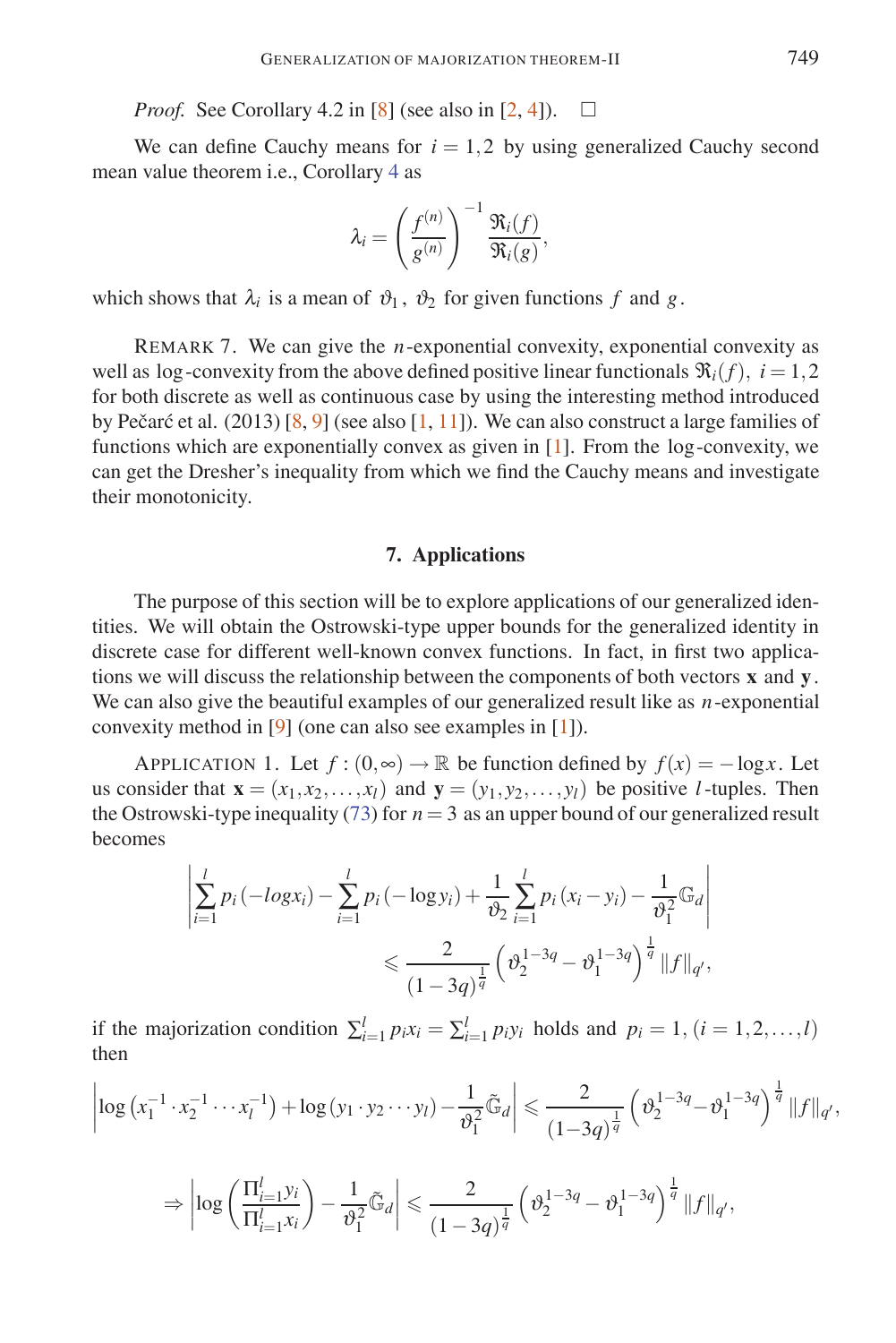$$
\begin{split}\n\text{if } \left| \log \left( \frac{\Pi_{i=1}^l y_i}{\Pi_{i=1}^l x_i} \right) \right| \geq \left| \frac{1}{\vartheta_1^2} \tilde{\mathbb{G}}_d \right|, \text{ then} \\
&\Rightarrow \left| \log \left( \frac{\Pi_{i=1}^l y_i}{\Pi_{i=1}^l x_i} \right) \right| - \left| \frac{1}{x^2} \tilde{\mathbb{G}}_d \right| \leq \left| \ln \left( \frac{\Pi_{i=1}^l y_i}{\Pi_{i=1}^l x_i} \right) - \frac{1}{\vartheta_1^2} \tilde{\mathbb{G}}_d \right| \\
&\leq \frac{2}{(1 - 3q)^{\frac{1}{q}}} \left( \vartheta_2^{1 - 3q} - \vartheta_1^{1 - 3q} \right)^{\frac{1}{q}} \|f\|_{q'}, \\
&\Rightarrow 0 \leq \left| \log \left( \frac{\Pi_{i=1}^l y_i}{\Pi_{i=1}^l x_i} \right) \right| \leq \frac{2}{(1 - 3q)^{\frac{1}{q}}} \left( \vartheta_2^{1 - 3q} - \vartheta_1^{1 - 3q} \right)^{\frac{1}{q}} \|f\|_{q'} + \frac{1}{\vartheta_1^2} \tilde{\mathbb{G}}_d,\n\end{split}
$$

if the quotient in the L. H. S. is greater than equal to 1, then

$$
0 \leqslant \Pi_{i=1}^{l} y_i \leqslant e^{\frac{2}{(1-3q)^{\frac{1}{q}}}\left(\vartheta^{1-3q}_2-\vartheta^{1-3q}_1\right)^{\frac{1}{q}}\|f\|_{q'}+\frac{1}{\vartheta^2_1}\tilde{\mathbb{G}}_d}{\Pi_{i=1}^{l} x_i},
$$

is the relation between the elements of **y** and the elements of **x**, here

$$
\mathbb{G}_d := \int_{\vartheta_1}^{\vartheta_2} \left( \sum_{i=1}^l p_i G_d(x_i, v) - \sum_{i=1}^l p_i G_d(y_i, v) \right) dv,
$$
  

$$
\tilde{\mathbb{G}}_d := \int_{\vartheta_1}^{\vartheta_2} \left( \sum_{i=1}^l G_d(x_i, v) - \sum_{i=1}^l G_d(y_i, v) \right) dv,
$$
  

$$
f(t) = \int_u^{\vartheta_2} \left( \sum_{i=1}^l p_i G_d(x_i, v) - \sum_{i=1}^l p_i G_d(y_i, v) \right) (v - u)^{n-3} dv.
$$

APPLICATION 2. Let  $f:(0, \infty) \to \mathbb{R}$  be function defined by  $f(x) = x \log x$ . Let us consider that  $\mathbf{x} = (x_1, x_2, \dots, x_l)$  and  $\mathbf{y} = (y_1, y_2, \dots, y_l)$  be positive *l*-tuples. Then the Ostrowski-type inequality (73) for  $n = 3$  as an upper bound of our generalized result becomes

$$
\left| \sum_{i=1}^{l} p_{i}x_{i} \log x_{i} - \sum_{i=1}^{l} p_{i}y_{i} \log y_{i} + (\log \vartheta_{2} + 1) \sum_{i=1}^{l} p_{i} (x_{i} - y_{i}) + \frac{1}{\vartheta_{1}^{2}} \mathbb{G}_{d} \right|
$$
  

$$
\leq \frac{1}{(2q-1)^{\frac{1}{q}}} \left( \vartheta_{2}^{1-2q} - \vartheta_{1}^{1-2q} \right)^{\frac{1}{q}} ||f||_{q'},
$$

if the majorization condition  $\sum_{i=1}^{l} p_i x_i = \sum_{i=1}^{l} p_i y_i$  holds and  $p_i = 1, (i = 1, 2, \ldots, l)$ then

$$
\begin{split} & \left| \log \left( x_1^{x_1} \cdot x_2^{x_2} \cdots x_l^{x_l} \right) + \log \left( y_1^{-y_1} \cdot y_2^{-y_2} \cdots y_l^{-y_l} \right) + \frac{1}{\vartheta_1^2} \tilde{\mathbb{G}}_d \right| \\ & \leq \frac{1}{\left( 2q - 1 \right)^{\frac{1}{q}}} \left( \vartheta_2^{1 - 2q} - \vartheta_1^{1 - 2q} \right)^{\frac{1}{q}} \| f \|_{q'}, \\ & \Rightarrow \left| \log \left( \frac{\Pi_{i=1}^l x_i^{x_i}}{\Pi_{i=1}^l y_i^{y_i}} \right) + \frac{1}{\vartheta_1^2} \tilde{\mathbb{G}}_d \right| \leq \frac{1}{\left( 2q - 1 \right)^{\frac{1}{q}}} \left( \vartheta_2^{1 - 2q} - \vartheta_1^{1 - 2q} \right)^{\frac{1}{q}} \| f \|_{q'}, \end{split}
$$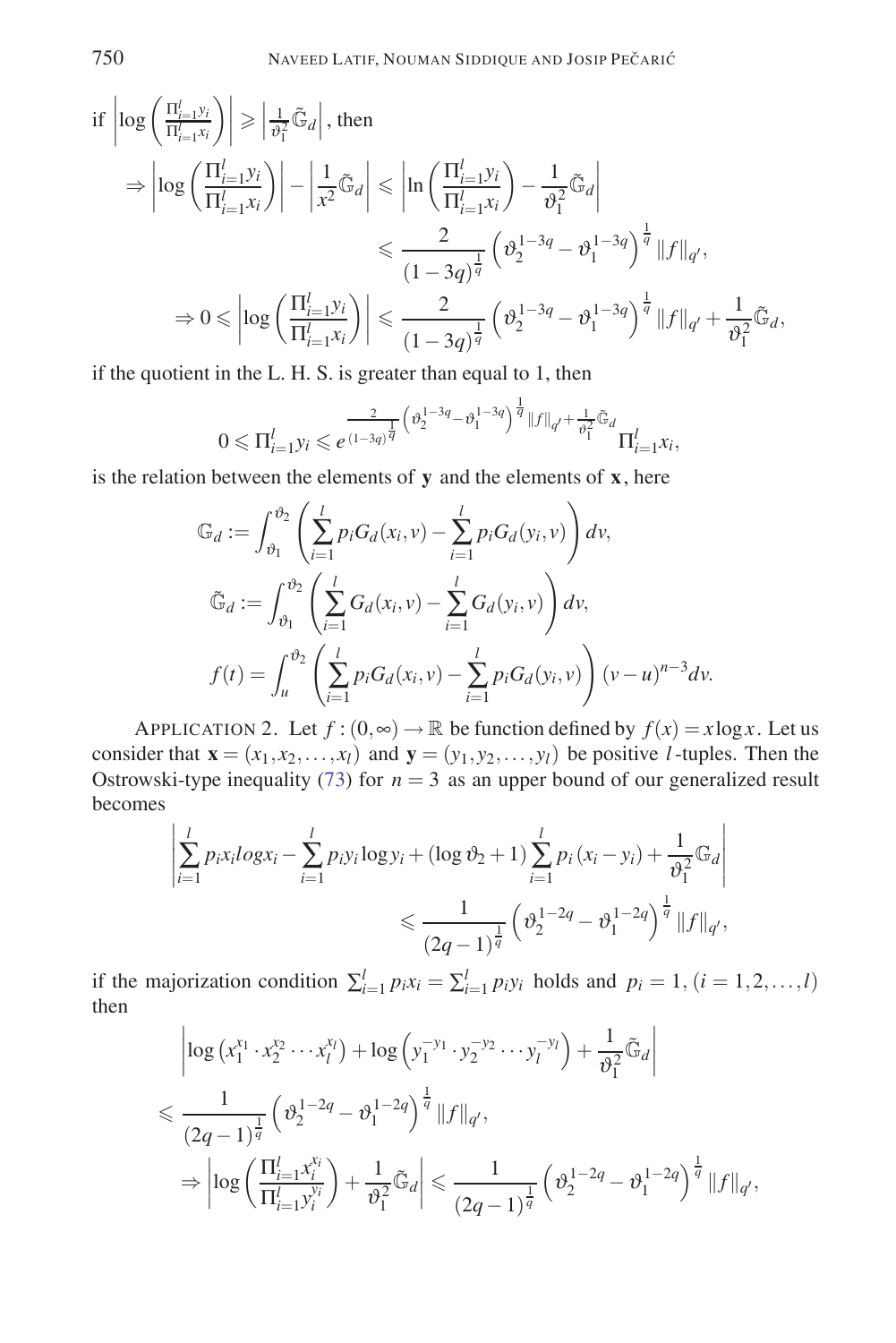$$
\begin{split} \text{if }\left|\log\left(\frac{\Pi_{i=1}^l x_i^{x_i}}{\Pi_{i=1}^l y_i^{x_i}}\right)\right| \geqslant \left|\frac{1}{\vartheta_1^2} \tilde{\mathbb{G}}_d\right|, \text{ then}\\ \Rightarrow \left|\log\left(\frac{\Pi_{i=1}^l x_i^{x_i}}{\Pi_{i=1}^l y_i^{y_i}}\right)\right| - \left|\frac{1}{\vartheta_1^2} \tilde{\mathbb{G}}_d\right| \leqslant \left|\log\left(\frac{\Pi_{i=1}^l x_i^{x_i}}{\Pi_{i=1}^l y_i^{y_i}}\right) + \frac{1}{\vartheta_1^2} \tilde{\mathbb{G}}_d\right| \\ \leqslant & \frac{1}{(2q-1)^{\frac{1}{q}}} \left(\vartheta_2^{1-2q} - \vartheta_1^{1-2q}\right)^{\frac{1}{q}} \|f\|_{q'},\\ \Rightarrow 0 \leqslant \left|\log\left(\frac{\Pi_{i=1}^l x_i^{x_i}}{\Pi_{i=1}^l y_i^{y_i}}\right)\right| \leqslant \frac{1}{(2q-1)^{\frac{1}{q}}} \left(\vartheta_2^{1-2q} - \vartheta_1^{1-2q}\right)^{\frac{1}{q}} + \frac{1}{\vartheta_1^2} \tilde{\mathbb{G}}_d, \end{split}
$$

if the quotient in the L. H. S. is greater than equal to 1, then

$$
0 \leqslant \Pi_{i=1}^{l} x_i^{x_i} \leqslant e^{\frac{2}{(1-3q)^{\frac{1}{q}}}\left(\vartheta^{1-3q}_2-\vartheta^{1-3q}_1\right)^{\frac{1}{q}}+\frac{1}{\vartheta^2_1}\tilde{\mathbb{G}}_d}\Pi_{i=1}^{l}y_i^{y_i},
$$

this is the another relation between the elements of **x** and the elements of **y**, here,  $\mathbb{G}_d$ ,  $\tilde{\mathbb{G}}_d$  and  $f(t)$  be defined as in Application 1.

APPLICATION 3. Let us consider that  $\mathbf{x} = (x_1, x_2, \dots, x_l)$  and  $\mathbf{y} = (y_1, y_2, \dots, y_l)$ be *l*-tuples such that  $x_i, y_i \in [\vartheta_1, \vartheta_2]$  and  $\mathbf{p} = (p_1, p_2, \dots, p_l)$  such that  $p_i \in \mathbb{R}$ . Then the Ostrowski-type inequality (73) for  $n = 3$  as an upper bound of our generalized result is as follows:

• let  $f(x) = e^x, x \in \mathbb{R}$ , then

$$
0 \leqslant \left| \sum_{i=1}^{l} p_i e^{x_i} - \sum_{i=1}^{l} p_i e^{y_i} - e^{\vartheta_2} \sum_{i=1}^{l} p_i (x_i - y_i) - e^{\vartheta_1} \mathbb{G}_d \right| \leqslant \frac{1}{q} \left( e^{q \vartheta_2} - e^{q \vartheta_1} \right)^{\frac{1}{q}} \| f \|_{q'},
$$

• let  $f(x) = x^r$ ,  $[0, \infty)$  for  $r > 1$ , then

$$
0 \leqslant \left| \sum_{i=1}^{l} p_i x_i^r - \sum_{i=1}^{l} p_i y_i^r - r \vartheta_2^{r-1} - r(r-1) \vartheta_1^{r-2} \mathbb{G}_d \right|
$$
  

$$
\leqslant \frac{r(r-1)(r-2)}{(rq-3q+1)^{\frac{1}{q}}} \left( \vartheta_2^{q(r-3)+1} - \vartheta_1^{q(r-3)+1} \right)^{\frac{1}{q}} \parallel f \parallel_{q'}.
$$

*Conflict of Interests.* The authors declare that there is no conflict of interests.

*Acknowledgement.* The research of the first author has been fully supported by HEC Pakistan. The research of the second author has been supported by the Royal Commission for Jubail and Yanbu, Kingdom of Saudi Arabia. This publication has been supported by the Ministry of Education and Science of the Russian Federation (the Agreement number No. 02.a03.21.0008.) The authors express their sincere thanks to the reviewers and editor for the useful suggestions to improve the paper.